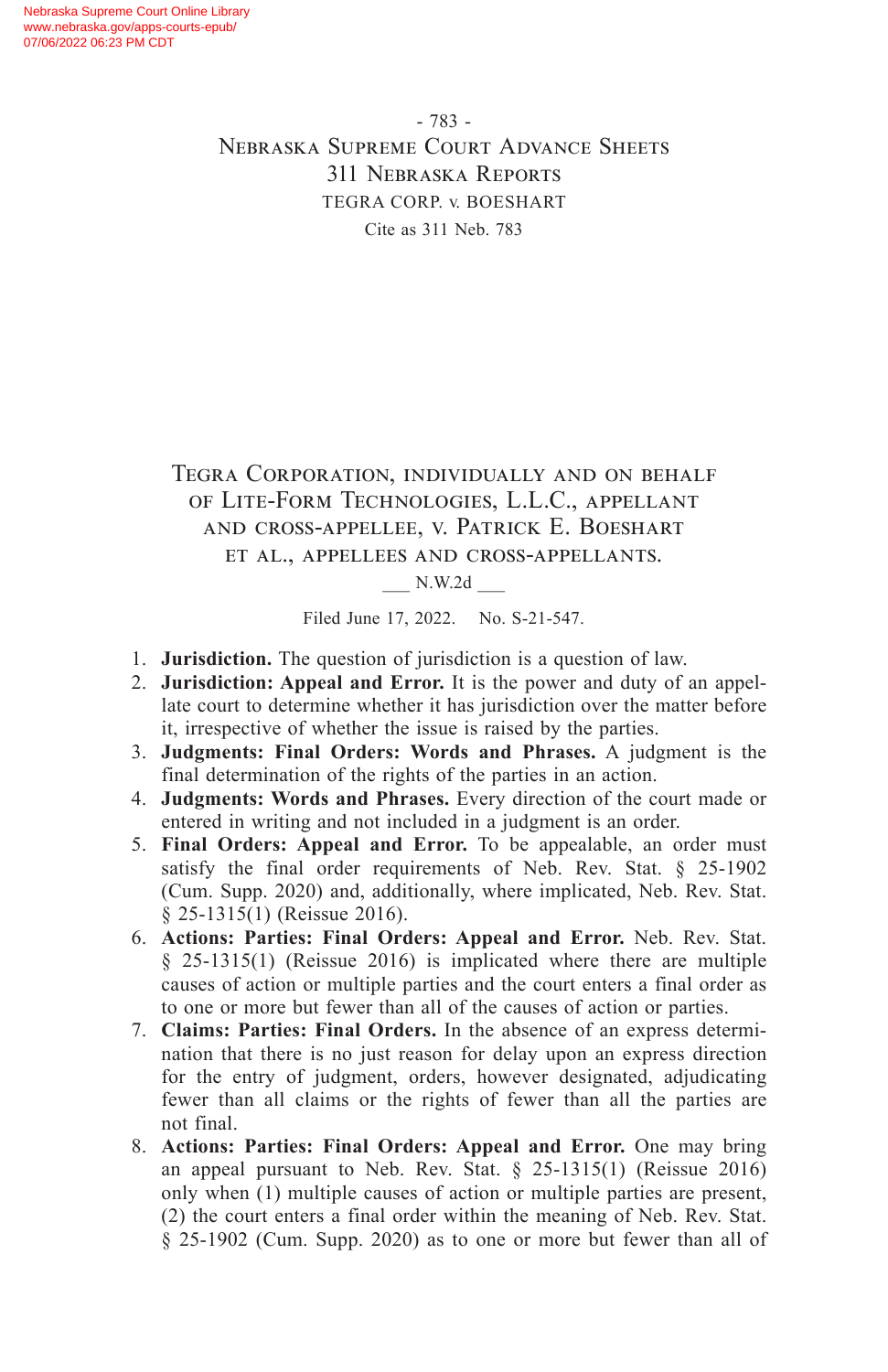# - 784 - Nebraska Supreme Court Advance Sheets 311 Nebraska Reports TEGRA CORP. v. BOESHART Cite as 311 Neb. 783

the causes of action or parties, and (3) the trial court expressly directs the entry of such final order and expressly determines that there is no just reason for delay of an immediate appeal.

- 9. **Claims: Parties: Appeal and Error.** Absent an entry of judgment under Neb. Rev. Stat. § 25-1315 (Reissue 2016), no appeal will lie unless all claims have been disposed as to all parties in the case.
- 10. **Final Orders: Appeal and Error.** Final orders under Neb. Rev. Stat. § 25-1902 (Cum. Supp. 2020) are carefully circumscribed to avoid piecemeal review, chaos in trial procedure, and a succession of appeals granted in the same case to secure advisory opinions to govern further actions of the trial court.
- 11. **Final Orders: Words and Phrases.** A special proceeding occurs where the law confers a right and authorizes a special application to a court to enforce the right.
- 12. **Actions: Final Orders: Statutes.** A special proceeding includes every special statutory remedy that is not in itself an action; thus, special proceedings and actions are mutually exclusive categories.
- 13. **Actions: Statutes: Words and Phrases.** An action is any proceeding in a court by which a party prosecutes another for enforcement, protection, or determination of a right or the redress or prevention of a wrong involving and requiring the pleadings, process, and procedure provided by the statute and ending in a final judgment.
- 14. **Actions: Final Orders.** While a special proceeding may be connected with an action in the sense that the application for the benefit of it and the other papers and orders concerning it may be filed in the case where the record of the filings in the action are made, it is not an integral part of the action.
- 15.  $\therefore$  None of the many steps or proceedings necessary or permitted to be taken in an action to commence it, to join issues in it, and conduct it to a final hearing and judgment are special proceedings.
- 16. **Actions: Final Orders: Statutes.** Regardless of a statutory remedy's location within Nebraska's statutes, actions and special proceedings are mutually exclusive.
- 17. **Statutes: Public Officers and Employees.** Where the Revisor of Statutes happens to put a proceeding does not alter the nature of the proceeding.
- 18. **Statutes.** A proceeding is not special by the sole virtue of it being placed outside of chapter 25 of the Nebraska Revised Statutes.
- 19. **Derivative Actions.** Derivative actions are not special proceedings.
- 20. **Derivative Actions: Equity: Words and Phrases.** A derivative action is an equitable proceeding in which a member of a limited liability corporation asserts, on behalf of the corporation, a claim that belongs to the corporation rather than to the member.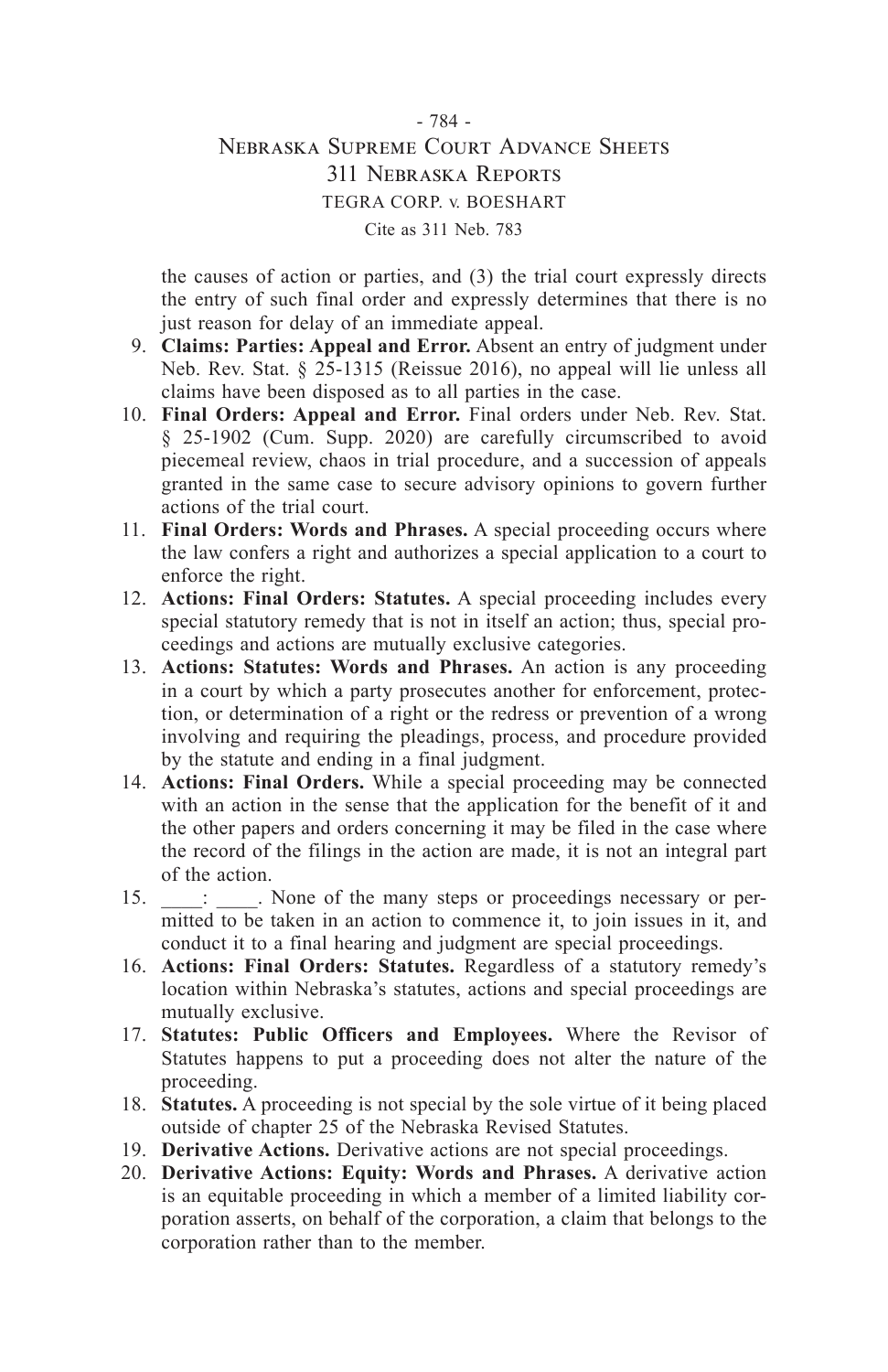# - 785 - Nebraska Supreme Court Advance Sheets 311 Nebraska Reports TEGRA CORP. v. BOESHART Cite as 311 Neb. 783

- 21. **Derivative Actions: Complaints.** While a derivative action requires the extra step of making a demand on the other members or managers to cause the company to bring the action to enforce the right and requires that the complaint state the fact of such demand or that it was futile, it is an action.
- 22. **Corporations.** The purpose of a special litigation committee is to investigate the claims made in the action and determine whether pursuing the action is in the best interests of the company.
- 23. **Corporations: Derivative Actions.** The special litigation committee balances the rights and duties of the board and dissenting shareholders by providing a corporation with an important tool to rid itself of meritless or harmful litigation while preventing directors from using the committee to wrest control of bona fide derivative claims away from well-meaning plaintiffs.
- 24. **Final Orders: Words and Phrases.** A substantial right is an essential legal right, not a mere technical right.
- 25. **Final Orders: Appeal and Error.** A substantial right is affected if an order affects the subject matter of the litigation, such as by diminishing a claim or defense that was available to an appellant before the order from which an appeal is taken.
- 26. **Final Orders.** It is not enough that the right itself be substantial; the effect of the order on that right must also be substantial.
- 27. **Final Orders: Time.** The duration of an order is relevant to whether it affects a substantial right.
- 28. **Final Orders: Appeal and Error.** Whether the effect of an order is substantial depends on whether it affects with finality the rights of the parties in the subject matter.
- 29. **Final Orders.** Substantial rights under Neb. Rev. Stat. § 25-1902 (Cum. Supp. 2020) include those legal rights that a party is entitled to enforce or defend.
- 30. **Final Orders: Appeal and Error.** An order affects a substantial right when the right would be significantly undermined or irrevocably lost by postponing appellate review.
- 31. **Final Orders.** The mere fact that a person is subjected to inconvenience, annoyance, discomfort, or even expense by a decree does not entitle that person to appeal from it, as long as he or she is not thereby concluded from asserting or defending claims of personal or property rights in any proper court. Being subjected to trial does not affect an essential legal right and thus does not affect a substantial right.
- 32. \_\_\_\_. An order to mediate does not affect any substantial right of the parties.
- 33. **Final Orders: Appeal and Error.** It would undermine the efficiencies inherent to mediation to allow interlocutory appeals of such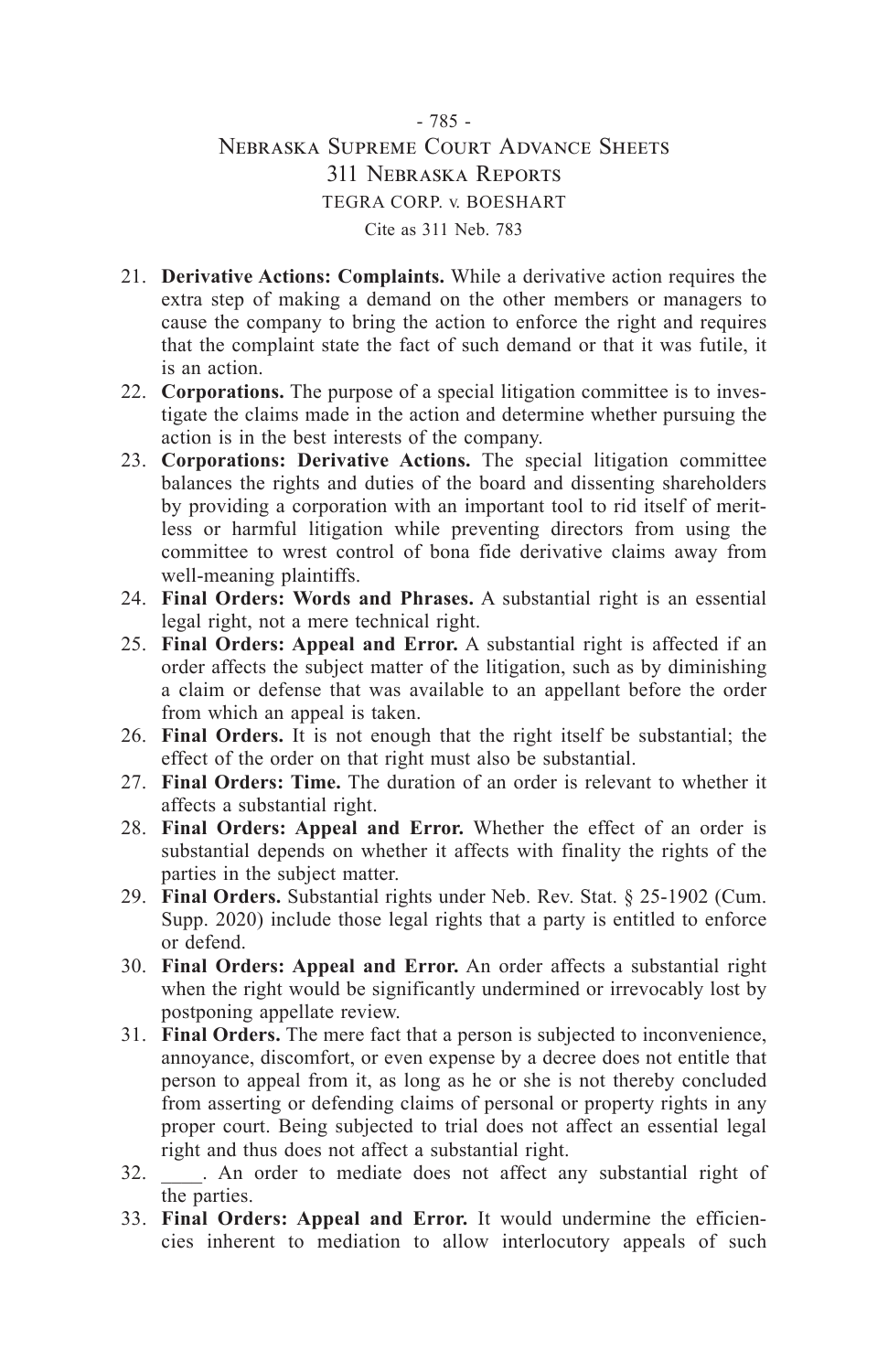## - 786 - Nebraska Supreme Court Advance Sheets 311 Nebraska Reports TEGRA CORP. v. BOESHART Cite as 311 Neb. 783

orders, which do not, in any event, diminish the underlying issues of the action.

34. **Appeal and Error.** While the parties may consider themselves inconvenienced by an order to mediate, the fact that a person is subjected to inconvenience by a court's order does not in and of itself entitle one to appeal.

Appeal from the District Court for Dakota County: Bryan C. Meismer, Judge. Appeal dismissed.

Mathew T. Watson and Erin R. Robak, of McGill, Gotsdiner, Workman & Lepp, P.C., L.L.O., for appellant.

Scott D. Jochim, of Croker Huck Law Firm, for appellees.

Miller-Lerman, Cassel, Stacy, Funke, Papik, and FREUDENBERG, JJ., and BATAILLON, District Judge.

Freudenberg, J.

# I. INTRODUCTION

In a derivative action, a minority shareholder brought suit on behalf of the manager-managed limited liability company (LLC). Pursuant to Neb. Rev. Stat. § 21-168 (Reissue 2012), the manager-defendants appointed a single-member special litigation committee to investigate and determine whether it was in the LLC's best interests to pursue the derivative action. The committee determined it was in the LLC's best interests for the derivative action to be settled on terms approved by the committee, which were to disclose to the LLC members certain issues and conduct a majority vote as to how they should be resolved. In reviewing the committee's report, the district court found that the committee acted with "enough disinterested independence and good faith," but that its recommendation for disclosure to and vote of the members was beyond the committee's statutory authority. The court ordered the parties to attempt mediation and thereafter report the outcome of the mediation and make further recommendations to the court. The minority shareholder appeals, and the defendants cross-appeal the order.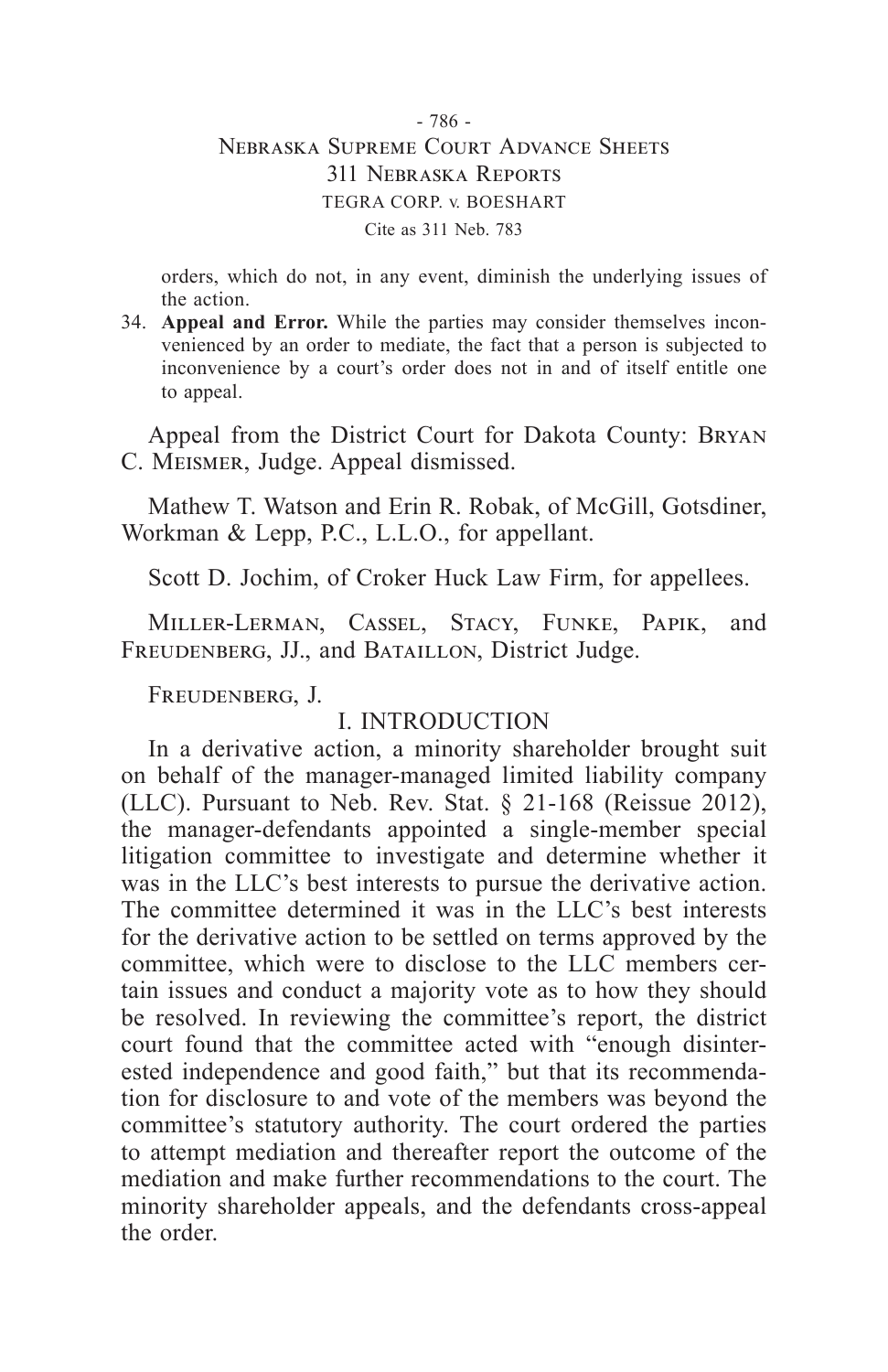### - 787 - Nebraska Supreme Court Advance Sheets 311 Nebraska Reports TEGRA CORP. v. BOESHART Cite as 311 Neb. 783

#### II. BACKGROUND

#### 1. Parties and Ownership Interests

Lite-Form Technologies, L.L.C. (Lite-Form), is an LLC with its principal place of business in South Sioux City, Nebraska. Patrick Boeshart is the president and sole manager of Lite-Form, and his wife, Sandra Boeshart, is the office manager and provides bookkeeping services to Lite-Form. Boeshart Management Company, L.L.C. (Boeshart Management), is an Iowa LLC that conducts business in Nebraska. Boeshart Management is wholly owned and controlled by Patrick and Sandra, with Sandra designated as the registered agent in Nebraska for Boeshart Management. Pat Boeshart Construction, L.L.C. (Boeshart Construction), is an Iowa LLC that conducts business in Nebraska. Boeshart Construction is wholly owned and controlled by Patrick. Patrick, Sandra, Boeshart Management, and Boeshart Construction are collectively referred to hereafter as "the Boesharts." Tegra Corporation (Tegra) is an Iowa corporation with its principal place of business in Sioux City, Iowa, and is a minority shareholder of Lite-Form.

There is some slight discrepancy between the parties' pleadings as to ownership percentages for Lite-Form. Accounting for this discrepancy, Tegra owns approximately 2.521 to 2.5237 percent of the membership units of Lite-Form, Patrick owns approximately 7.084 to 7.1714 percent of the membership units of Lite-Form, and Sandra owns approximately 7 to 7.0662 percent of the membership units of Lite-Form. The remaining minority members collectively own approximately 22.671 to 24.313 percent of the membership units of Lite-Form. Lite-Form International, L.C. (Lite-Form Int'l), owns approximately 60 to 60.5677 percent of Lite-Form. Tegra owns approximately 37.44 to 37.5755 percent of the membership units of Lite-Form Int'l, and therefore, it indirectly owns approximately 22.46 to 22.7586 percent of Lite-Form. Patrick owns approximately 49.766 to 49.9678 percent of the membership units of Lite-Form Int'l, and therefore, he indirectly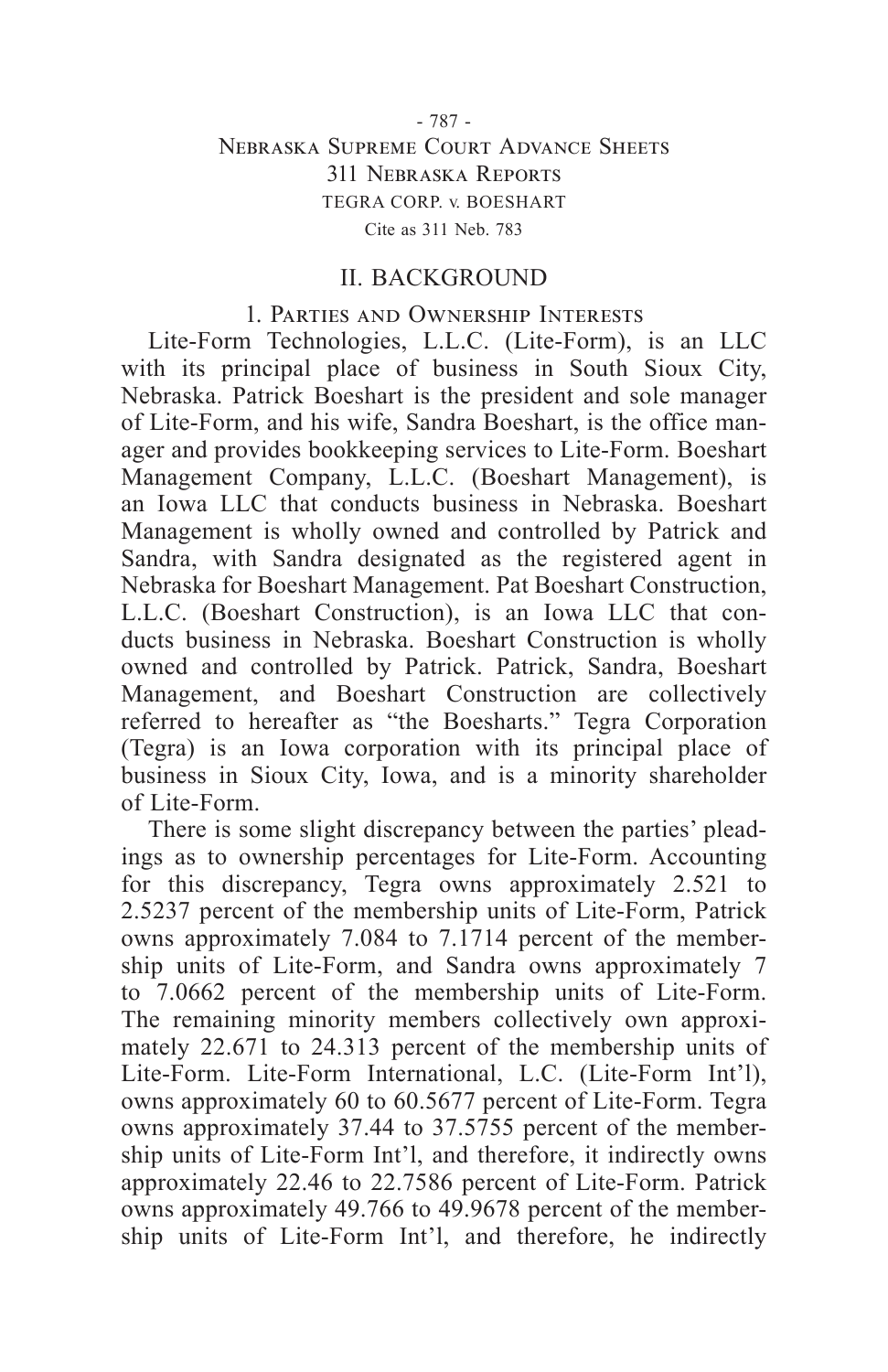### - 788 - Nebraska Supreme Court Advance Sheets 311 Nebraska Reports TEGRA CORP. v. BOESHART Cite as 311 Neb. 783

owns approximately 29.86 to 30.2643 percent of Lite-Form. Finally, Sandra owns approximately 6.745 to 6.7480 percent of the membership units of Lite-Form Int'l, and therefore, she indirectly owns approximately 4.05 to 4.08711 percent of Lite-Form.

# 2. Tegra's Lawsuit

Tegra, individually and on behalf of Lite-Form, filed a complaint against the Boesharts alleging breach of fiduciary duty, misappropriation and waste of corporate assets, unjust enrichment, conversion, and, as to Sandra, aiding and abetting a fiduciary breach. Tegra also alleged in its individual capacity that it had made a demand upon Lite-Form to produce information and documentation related to the claims set forth and that Lite-Form had wrongfully withheld that information from Tegra.

# 3. Appointment of Special Litigation

Committee and Its Findings

Patrick, under the authority granted to LLCs by § 21-168, appointed Cody Carse as a single member special litigation committee (Committee) to investigate the claims asserted by Tegra and to determine whether pursuing the action was in the best interests of Lite-Form. The derivative action was stayed during the pendency of the Committee's investigation. The Committee subsequently timely filed its report and statement of determination with the court. Carse outlined his qualifications, which consisted of the fact that Carse is a certified public accountant, a certified fraud examiner, and certified in financial forensics. The report generally addressed the allegations of the complaint.

# (a) Conflicting-Interest Leases

The Committee found that leases between Boeshart Construction and Lite-Form and Boeshart Management and Lite-Form, challenged in the action, were for equipment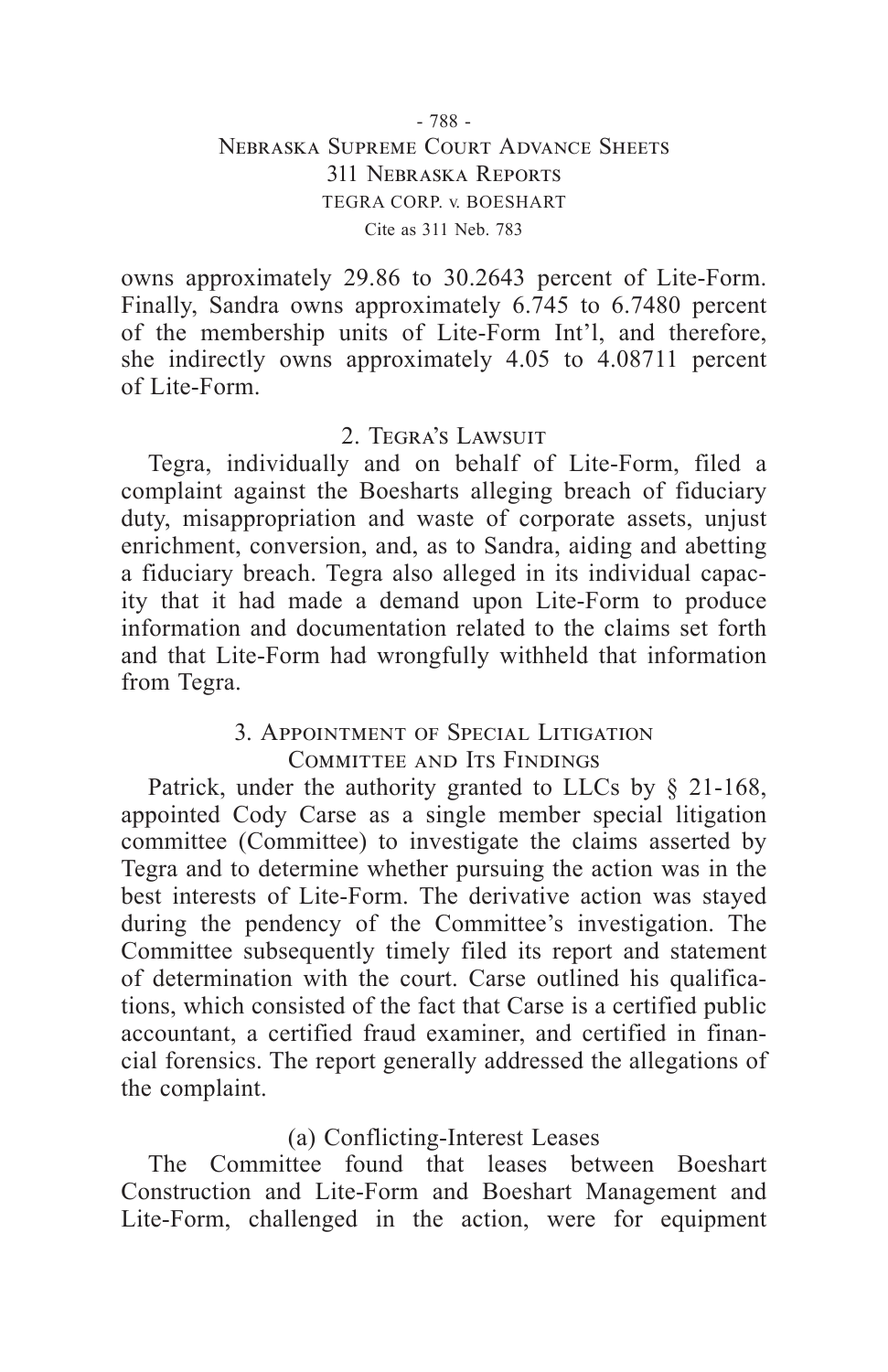## - 789 - Nebraska Supreme Court Advance Sheets 311 Nebraska Reports TEGRA CORP. v. BOESHART Cite as 311 Neb. 783

used by Lite-Form for legitimate business purposes but that some of the leases had rental rates that appeared to be above market. The Committee recommended that the leases be disclosed to all the members of Lite-Form and that the members holding at least a majority of all outstanding units vote to either (1) approve or modify any of the terms of the relatedparty leases retroactively back to the start of each lease, (2) determine if member approval must be required in the future before entering into any related-party lease, or (3) choose not to address the leases at all or take any action.

# (b) Diversion of Profits to Boeshart Family

On a claim of diversion of profits, the Committee found that on October 30, 2018, Lite-Form paid \$600,000 to Patrick, \$200,000 to Patrick and Sandra's son, and \$200,000 to Patrick and Sandra's daughter. Patrick loaned the \$600,000 back to Lite-Form, but the loan was reduced to \$487,194.03 by July 3, 2019. The \$512,805.97 net cash paid out by Lite-Form was repaid to Lite-Form by a deposit of \$234,867.03 made on December 23, 2019, and a deposit of \$277,938.94 made on January 17, 2020. While the derivative action alleged Lite-Form had lost use of the \$1 million for over a year, incurred additional professional fees to unwind the transaction, and incurred Internal Revenue Service penalties and interest due to the payment and unwinding of the transaction, the Committee noted it had not been provided with any documentation regarding additional professional fees or Internal Revenue Service penalties and interest. As a resolution, the Committee recommended that all the details of the \$1 million bonus transaction be disclosed to the members of Lite-Form, including any expenses incurred by Lite-Form due to the loss of use of the money that was paid out on October 31, 2018, and not fully repaid until January 17, 2020, and that the members thereafter vote to determine if Lite-Form should be reimbursed by Patrick for any expenses incurred due to the transaction.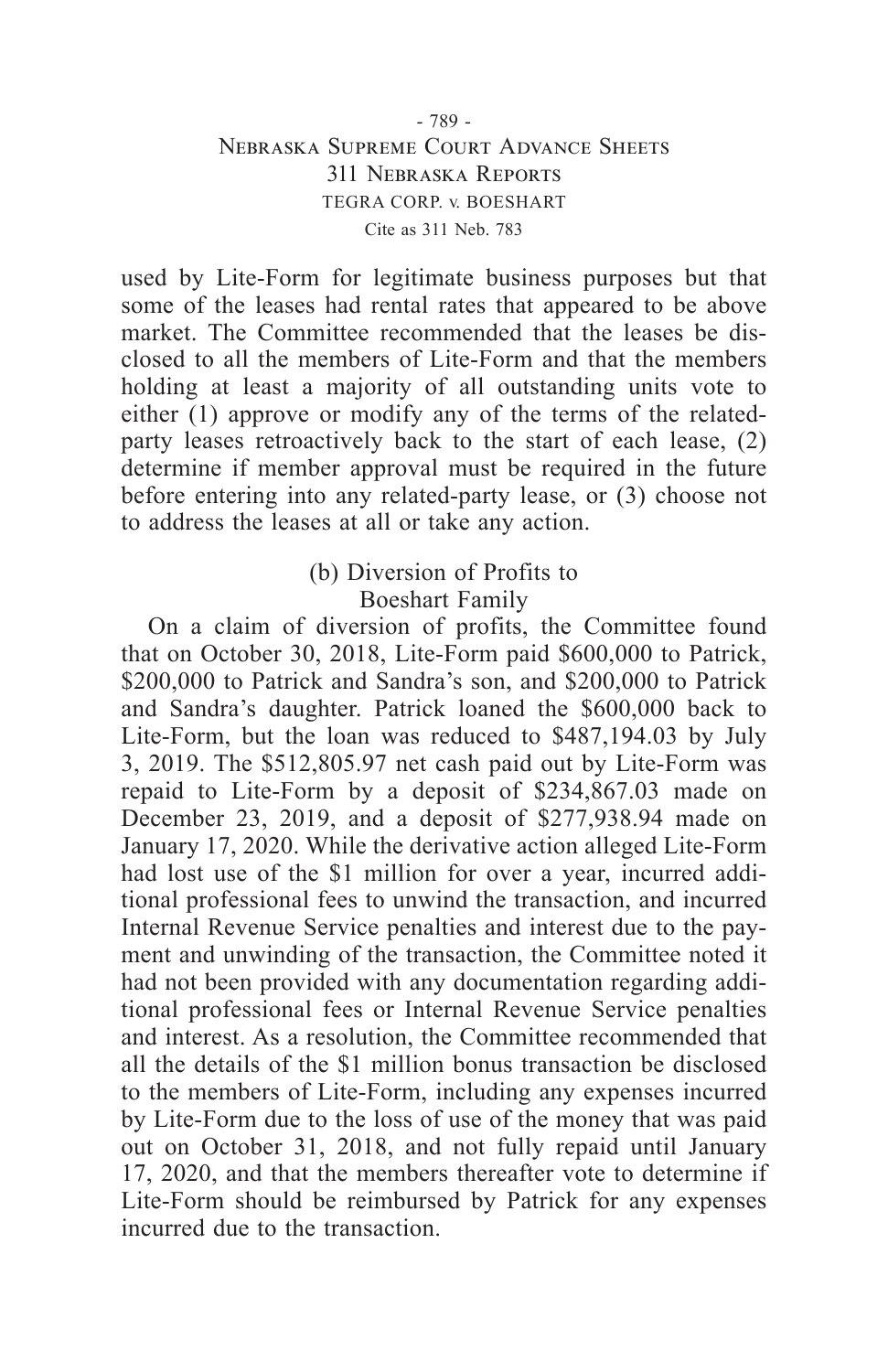# - 790 - Nebraska Supreme Court Advance Sheets 311 Nebraska Reports TEGRA CORP. v. BOESHART Cite as 311 Neb. 783

# (c) Unauthorized Salaries, Bonuses, and Benefits

With respect to alleged unauthorized salaries, bonuses, and benefits, the Committee found that, except for the \$1 million bonus in 2018, Sandra and Patrick and Sandra's son were paid salaries comparable to other Lite-Form employees and that Patrick and Sandra's daughter's salary was based on her previous employer. It was a condition of her joining Lite-Form that Lite-Form would match the salary she was receiving previously. With respect to Patrick's salary, the Committee found that the operating agreement states the manager's salary and other compensation are subject to the approval of the members but does not state the manager must request approval from the members. It appeared that for the 18 years of Lite-Form's existence, the members had chosen not to specifically approve the salary and other compensation of the manager of the company. The Committee found it did not have a basis to evaluate the amount of Patrick's salary. It recommended that the relevant section of the operating agreement be discussed at the next member meeting.

# (d) Luxury Vehicles

With respect to allegations concerning luxury vehicles, the Committee found that on July 28, 2002, Lite-Form entered into two leases with Lite-Form Int'l, which owned the vehicles, for a term from July 1 to December 31, 2002. The leases included \$400 per month for general office and computer equipment and \$4,800 per month for "Autos and Trailers." The Committee noted that although the written leases terminated on December 31, the monthly rental payments have continued through the present point in time for the same amounts and Lite-Form Int'l continued to provide Lite-Form with all the company-provided vehicles driven by Lite-Form employees. The Committee found that the vehicles were for the business and personal use of the Lite-Form employees and opined that providing company vehicles and having the employer pay for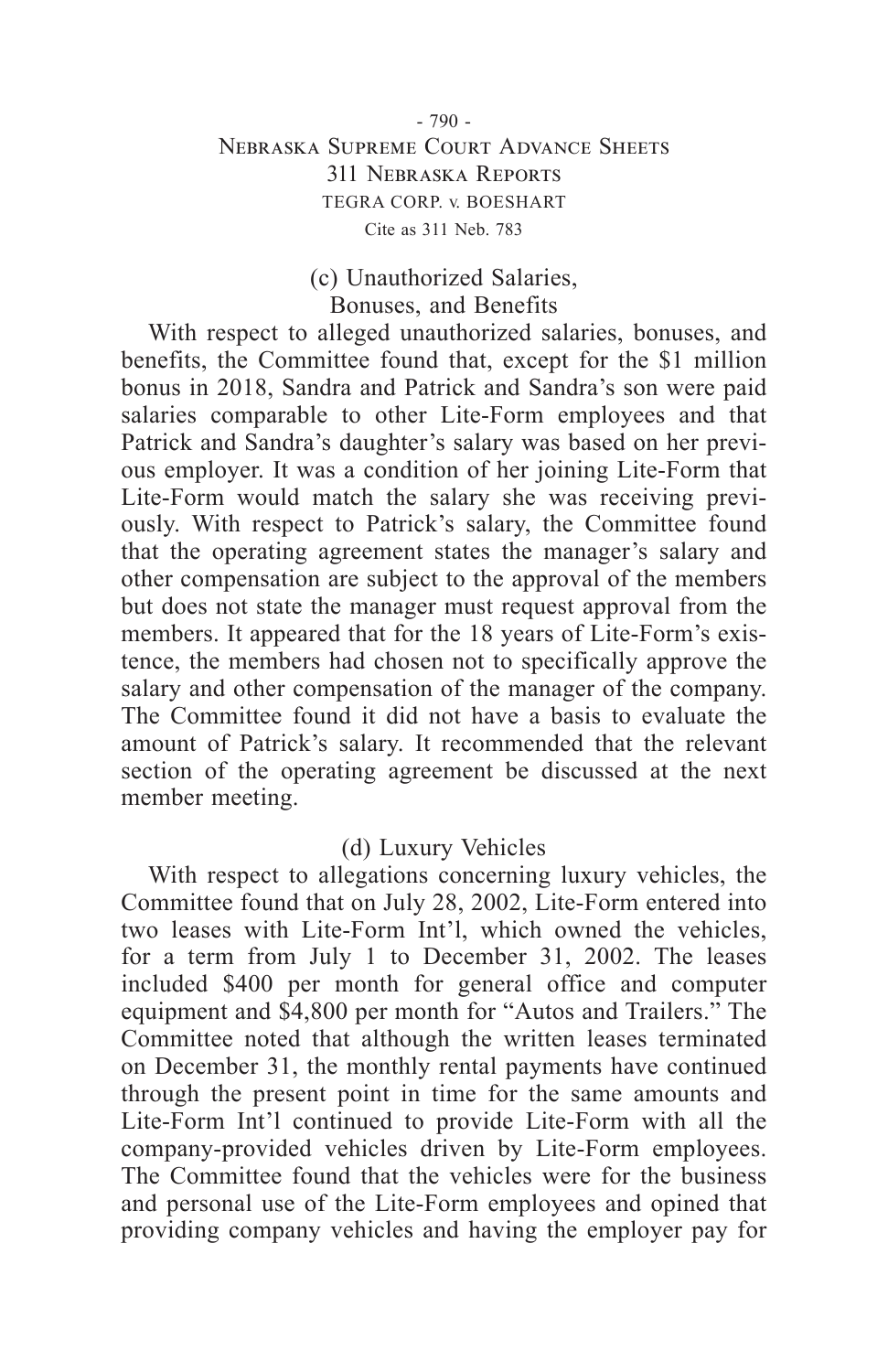### - 791 - Nebraska Supreme Court Advance Sheets 311 Nebraska Reports TEGRA CORP. v. BOESHART Cite as 311 Neb. 783

license, taxes, and registration for company-provided vehicles is a common business practice. The Committee further found that the monthly rental payment of \$4,800 has never changed over the years and that the cost to Lite-Form has been the same whether the company provided "'new and luxury cars' or 'old and cheap cars.'" Thus, the Committee concluded the purchase price of the vehicles had no impact on the cost to Lite-Form. The Committee recommended that the leases be discussed at the next Lite-Form member meeting, as well as whether Lite-Form should continue providing company vehicles to employees for business and personal use and paying for license, taxes, and registration of those vehicles.

## (e) Financial Mismanagement

In addressing the derivative action's allegations of financial mismanagement, the Committee found that Patrick uses a personal American Express credit card for both Lite-Form business purposes and personal purposes. The monthly statement is reviewed by Sandra, and she identifies which charges are personal and which are Lite-Form business expenses. The business expenses are then coded to the applicable Lite-Form general ledger account and are paid by Lite-Form to American Express. The personal purchases are paid by Patrick personally to American Express. The Committee's recommendation concluded, "This is a small business and Sandra . . . is very familiar with all of the charges made to [the American Express] account each month. She is quite capable of accurately identifying which charges are [Lite-Form] expenses and which charges are personal." Further, the Committee noted that Tegra had failed to provide the Committee with documentation supporting these allegations.

# (f) Wrongful Withholding of Information

With respect to allegations of wrongful withholding of information, the Committee stated, "It is the [Committee's] understanding that [the Boesharts] are following the advice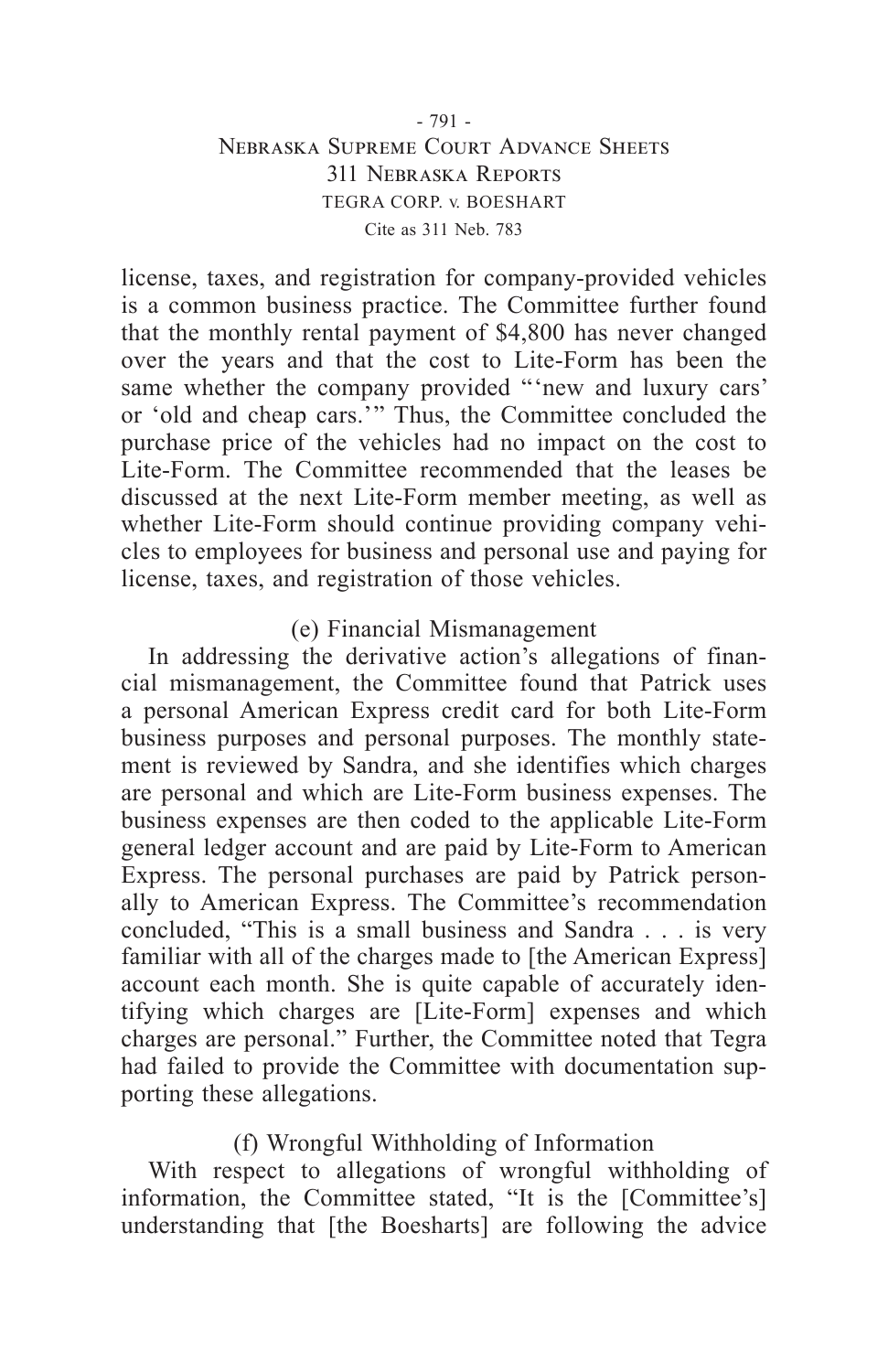# Nebraska Supreme Court Advance Sheets 311 Nebraska Reports TEGRA CORP. v. BOESHART Cite as 311 Neb. 783

of their legal counsel with regard to production of the information requested in [Tegra's] October 22[, 2019,] Demand."

(g) Statement of Determination

In a "Statement of Determination" in the report, the Committee "determined that it is in the best interests of [Lite-Form] that the derivative proceeding be settled on terms approved by the Committee." This was because, in Carse's professional opinion, "[the Boesharts'] actions do not justify continuing the derivative proceeding under the control of [Tegra]":

In summary, all the issues identified in the [Committee's] investigation can be resolved by the Members of [Lite-Form]. After the Members have been properly informed about the issues, the Members holding at least a majority of all outstanding Units and entitled to vote can determine how these issues should be resolved. In my professional opinion, the "majority of voting members" are quite capable of making the final decision on all of these issues.

Once the Members have met and voted, counsel shall report back to the Committee. Based upon the results of the meeting, the Committee may file a request with the Court to dismiss the pending action.

# 4. Evidentiary Hearing on Committee's Report

An evidentiary hearing was held to determine whether the district court would adopt the determinations in the report or continue the litigation in the control of Tegra. Carse was the only witness to testify.

Carse testified that all his opinions were made to a reasonable degree of accounting certainty. He viewed his role as the Committee to simply investigate and then have the court make a decision, and he "never made any decisions on behalf of the company."

Carse testified that in his role as the Committee, he did not "do anything from a legal interpretation standpoint," since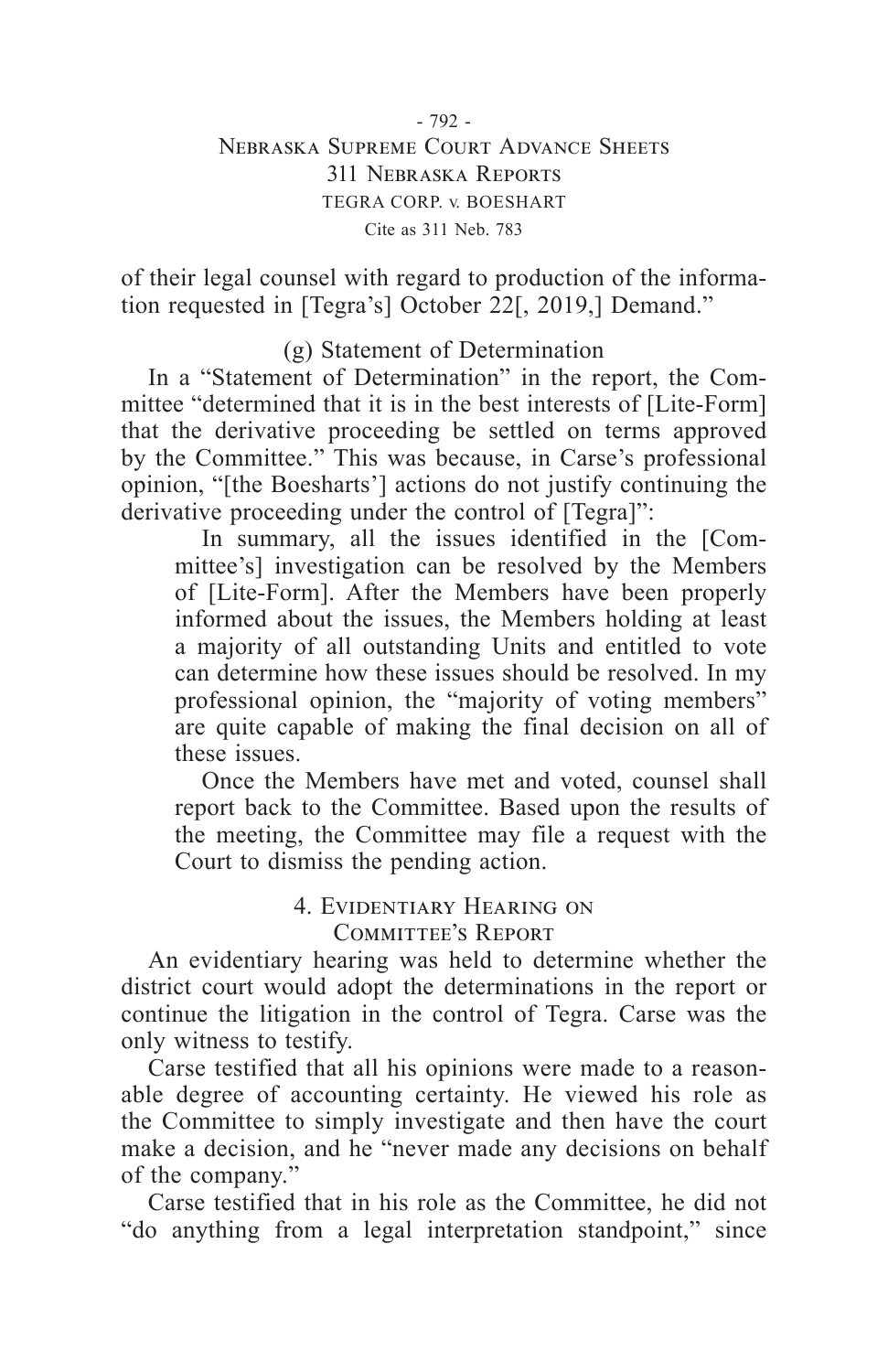### - 793 - Nebraska Supreme Court Advance Sheets 311 Nebraska Reports TEGRA CORP. v. BOESHART Cite as 311 Neb. 783

he was "not a lawyer." However, the Committee's legal counsel "didn't make any decisions on how to do [his] investigation" and was simply a "conduit" for information to the parties and to file things for the court.

Carse repeatedly stated that throughout his investigation, he believed it was "up to Tegra" to bring the evidence to him to support the allegations it was making.

Carse testified that as an accountant and business person reading the allegations and weighing the evidence he was provided, he felt the facts presented to him did not satisfy the claims that were in the lawsuit. Carse admitted he did not conduct a cost-benefit analysis in determining which of the four options to recommend. Instead, he simply determined there was no support for the alleged claims. Carse explained, "Based on what [Tegra] provided to me, I didn't think it would hold up in court." Therefore, he found no support for choosing options that would continue the litigation. However, Carse admitted that he did not know the legal elements of any of the allegations and, throughout his investigation, never asked the Committee's counsel for any legal advice or legal interpretations.

Still, Carse found evidence that some expenditures were "out of line." He believed his solutions of disclosure and voting on those matters would resolve those matters without requiring a lawsuit. Carse admitted in regard to the \$1 million bonus that he did not quantify the cost of pursuing the claims or the potential recovery. He just "estimated it in [his] own mind" that a member meeting would be cheaper than to "tie up four attorneys and a judge and a court."

Thus, Carse ultimately recommended that many of the issues, such as the leases and the \$1 million bonus, should be disclosed to the members of Lite-Form for a vote. Carse believed that recommendation constituted making a decision under  $\S$  21-168(d)(3) to "be settled on terms approved by the committee."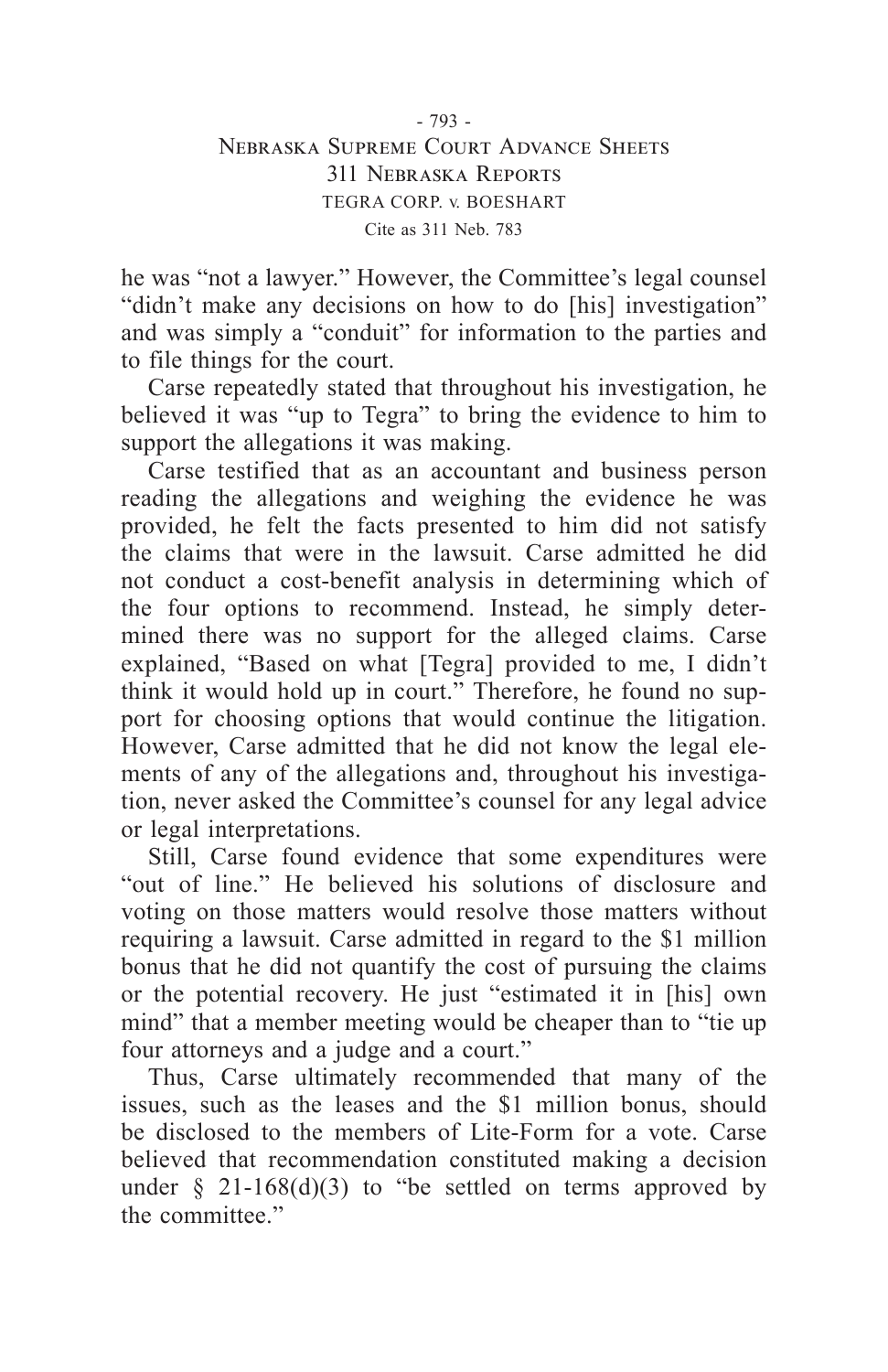### - 794 - Nebraska Supreme Court Advance Sheets 311 Nebraska Reports TEGRA CORP. v. BOESHART Cite as 311 Neb. 783

# 5. District Court Order

The district court found that Carse's review was consistent with someone of his background as a certified public accountant and a certified fraud examiner and that, in the court's opinion, "he reviewed the claims of [Tegra], did a records review, and found enough to recommend that the parties attempt settlement." The court ultimately found that the Committee acted "with enough disinterested independence and good faith to support a determination that the parties attempt to settle these claims."

Still, the court took issue with the fact that the Committee had made a recommendation directly beneficial to the Boesharts, who chose Carse. And the court believed it was beyond the statutory authority of the Committee to send matters to the members for a majority vote, because,

[b]eyond the fact that these recommendations would seem to put [the Boesharts], accused of self-dealing, in a position to act in their own best interest and to the detriment of [Tegra] and its other members, there is no language in §21-168(d) that allows the [Committee] to make recommendations for [Tegra] to complete.

Thus, the court stated, "The [Committee] was authorized by statute to choose one of four options, it chose settlement, and the additional recommendations of the [Committee] will not be considered by this Court."

The court ordered the parties to attempt mediation of the claims outlined in the operative complaint. The court gave the parties 30 days to choose a mediator, and if no mediator could be agreed upon, the court stated it would determine the mediator.

The court stated that "[u]pon conclusion of Mediation, the [Committee] is Ordered to report to the Court the outcome of the mediation and make further recommendations per §21-168." It scheduled a status hearing for September 20, 2021.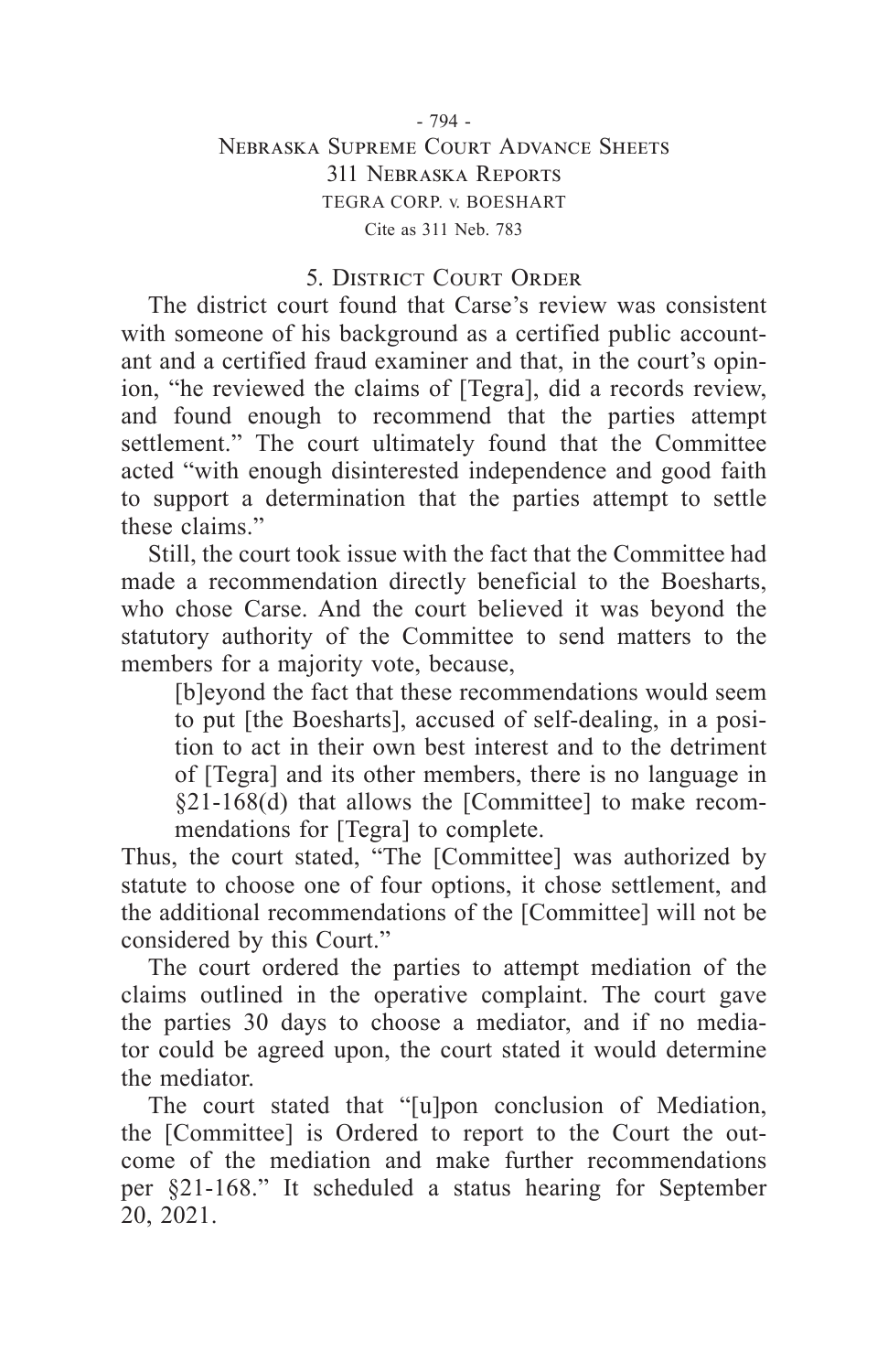### - 795 - Nebraska Supreme Court Advance Sheets 311 Nebraska Reports TEGRA CORP. v. BOESHART Cite as 311 Neb. 783

### III. ASSIGNMENTS OF ERROR

Tegra assigns that the district court erred in (1) concluding the Committee satisfied its burden of establishing its investigation was conducted and its recommendation was made independently, in good faith, and with reasonable care as required by  $\S$  21-168; (2) concluding the Committee satisfied its burden of establishing it was independent as required by § 21-168; (3) determining the Committee made a determination of settlement permitted by § 21-168 and in accepting that determination despite finding aspects of it were not permitted by statute and possessed the appearance of impropriety; (4) excising aspects of the Committee's determination that the court found were improper and substituting mediation in an effort to remedy the impropriety, which is not permitted by § 21-168; (5) deferring to the determination of a Committee that was acting in a mere advisory capacity and without the delegated power to exclusively and conclusively determine whether pursuing the derivative action was in the best interests of Lite-Form; (6) failing to apply the correct standard of review under § 21-168, failing to impose the burden upon the Committee to satisfy  $\S$  21-168, and failing to address whether the Committee satisfied certain requirements of § 21-168, such as the requirement that the Committee conduct its investigation and make its recommendation with reasonable care; and (7) affording the Committee an opportunity to make a second determination under § 21-168.

In a cross-appeal, the Boesharts assign that the district court erred in failing to enforce the entirety of the Committee's recommendations after accepting its determination.

#### IV. STANDARD OF REVIEW

[1] The question of jurisdiction is a question of law.<sup>1</sup>

# V. ANALYSIS

[2] The parties dispute whether we have jurisdiction over the present appeal. It is the power and duty of an appellate

<sup>1</sup> *Tyrrell v. Frakes*, 309 Neb. 85, 958 N.W.2d 673 (2021).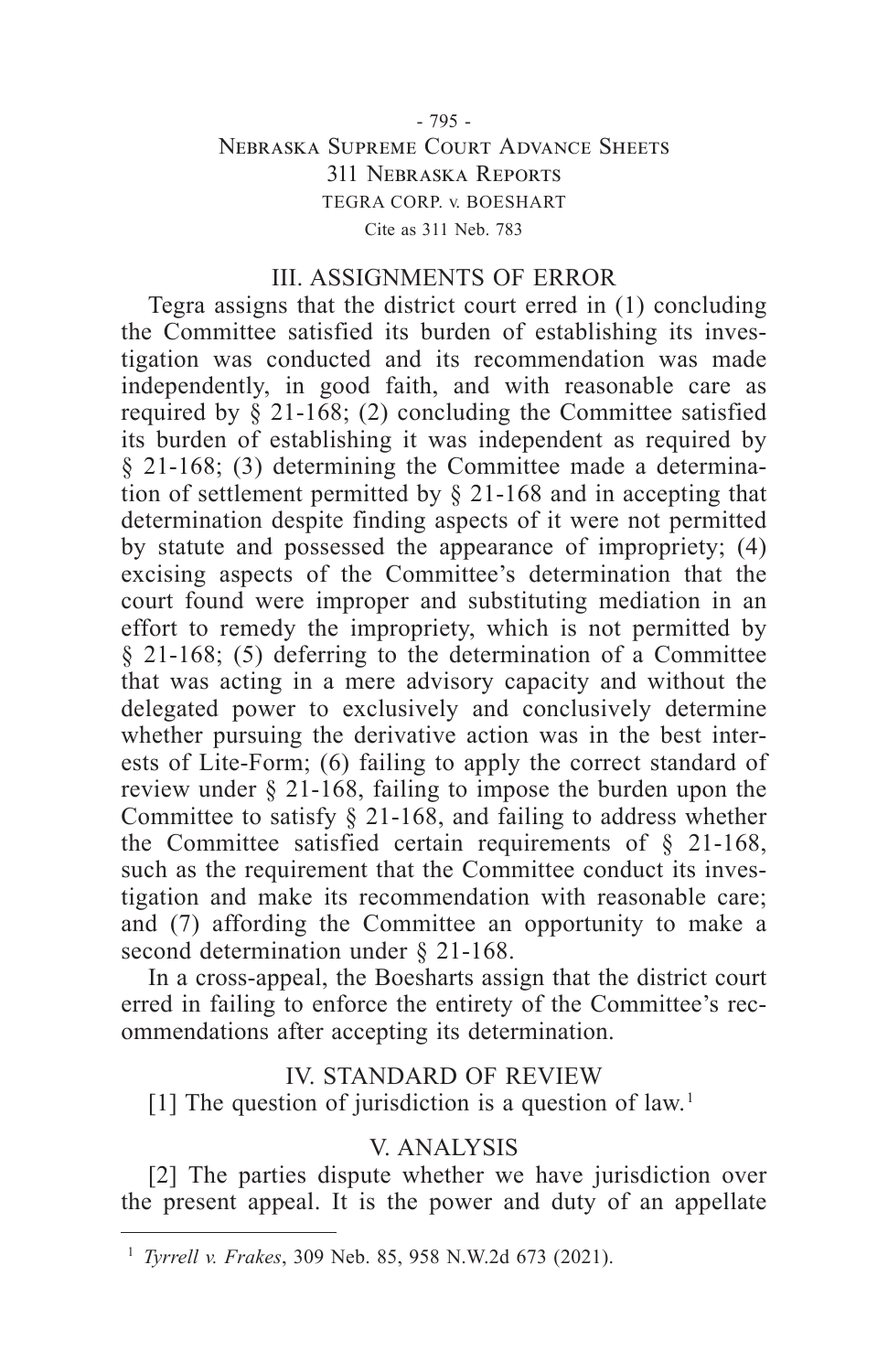## - 796 - Nebraska Supreme Court Advance Sheets 311 Nebraska Reports TEGRA CORP. v. BOESHART Cite as 311 Neb. 783

court to determine whether it has jurisdiction over the matter before it, irrespective of whether the issue is raised by the parties.<sup>2</sup>

Under Neb. Rev. Stat. § 25-1911 (Reissue 2016), for an appellate court to acquire jurisdiction of an appeal, there must be a final judgment or final order entered by the tribunal from which the appeal is taken.<sup>3</sup>

[3] A judgment is the final determination of the rights of the parties in an action. 4 In this case, there has not been a dismissal of the action or a final determination of its merits.

[4,5] Rather, Tegra seeks review of an order. Every direction of the court made or entered in writing and not included in a judgment is an order.<sup>5</sup> To be appealable, an order must satisfy the final order requirements of Neb. Rev. Stat. § 25-1902 (Cum. Supp. 2020) and, additionally, where implicated, Neb. Rev. Stat. § 25-1315(1) (Reissue 2016). 6

# 1. Multiple Claims

 $[6,7]$  Section 25-1315(1) is implicated where there are multiple causes of action or multiple parties and the court enters a final order as to one or more but fewer than all of the causes of action or parties. 7 In the absence of an express determination that there is no just reason for delay upon an express direction for the entry of judgment, orders, however designated, adjudicating fewer than all claims or the rights of fewer than all the parties are not final. 8

<sup>2</sup> *In re Estate of Lakin*, 310 Neb. 271, 965 N.W.2d 365 (2021), *modified on denial of rehearing* 310 Neb. 389, 966 N.W.2d 268.

<sup>3</sup> *In re Estate of Beltran*, 310 Neb. 174, 964 N.W.2d 714 (2021).

<sup>4</sup> *Cinatl v. Prososki*, 307 Neb. 477, 949 N.W.2d 505 (2020).

<sup>5</sup> *Id*.

<sup>6</sup> *Tyrrell v. Frakes, supra* note 1.

<sup>7</sup> *Rafert v. Meyer*, 298 Neb. 461, 905 N.W.2d 30 (2017).

<sup>8</sup> *TDP Phase One v. The Club at the Yard*, 307 Neb. 795, 950 N.W.2d 640 (2020).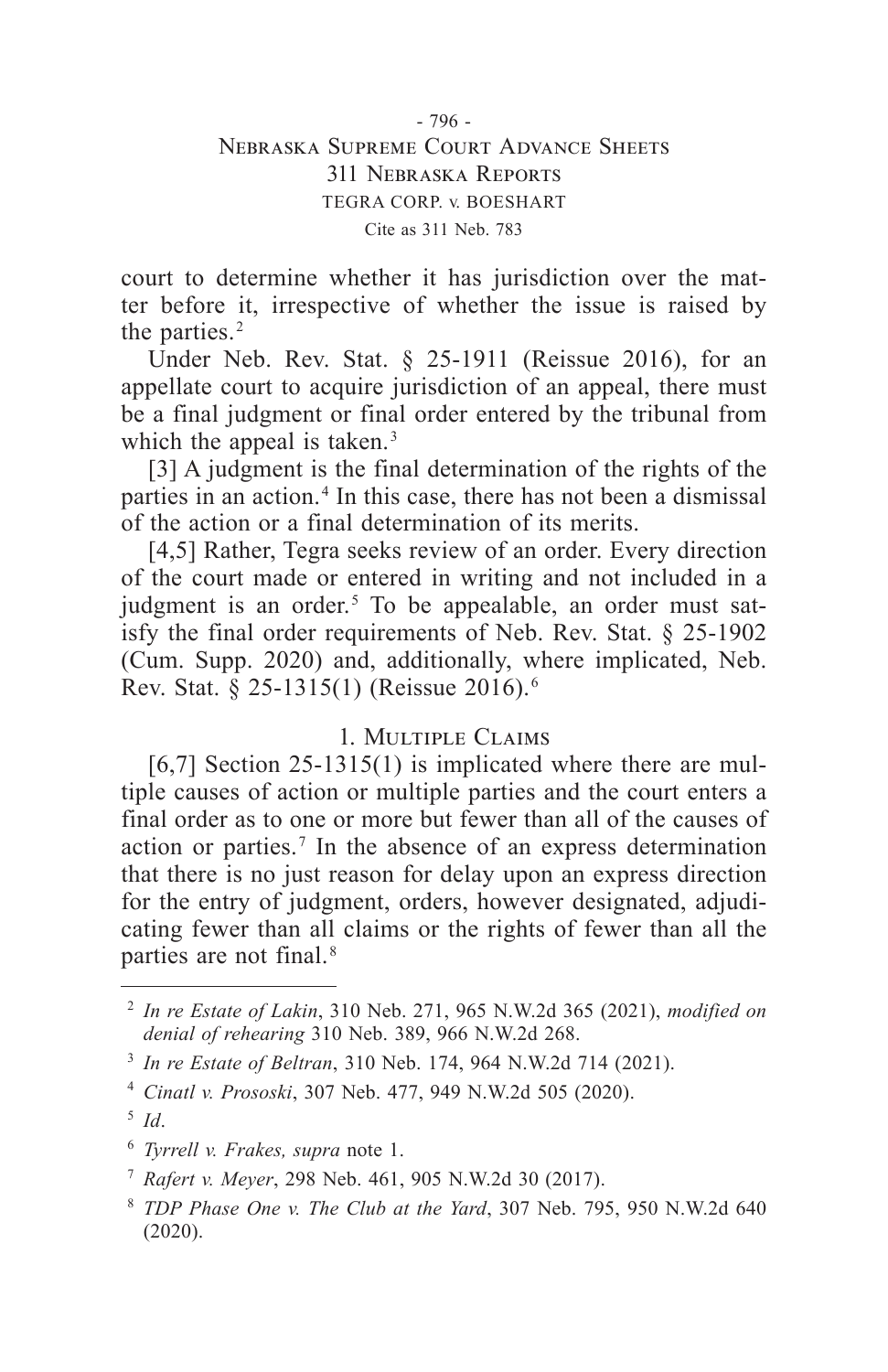# - 797 - Nebraska Supreme Court Advance Sheets 311 Nebraska Reports TEGRA CORP. v. BOESHART Cite as 311 Neb. 783

[8,9] Section 25-1315(1) provides:

When more than one claim for relief is presented in an action, whether as a claim, counterclaim, cross-claim, or third-party claim, or when multiple parties are involved, the court may direct the entry of a final judgment as to one or more but fewer than all of the claims or parties only upon an express determination that there is no just reason for delay and upon an express direction for the entry of judgment. In the absence of such determination and direction, any order or other form of decision, however designated, which adjudicates fewer than all the claims or the rights and liabilities of fewer than all the parties shall not terminate the action as to any of the claims or parties, and the order or other form of decision is subject to revision at any time before the entry of judgment adjudicating all the claims and the rights and liabilities of all the parties.

One may bring an appeal pursuant to  $\S$  25-1315(1) only when (1) multiple causes of action or multiple parties are present, (2) the court enters a final order within the meaning of  $\S$  25-1902 as to one or more but fewer than all of the causes of action or parties, and (3) the trial court expressly directs the entry of such final order and expressly determines that there is no just reason for delay of an immediate appeal. 9 Absent an entry of judgment under § 25-1315, no appeal will lie unless all claims have been disposed as to all parties in the case.<sup>10</sup>

There is some suggestion from the record that  $\S$  25-1315 may be implicated in this appeal. Tegra explained at oral arguments that its lawsuit stated a separate cause of action, individually and not on behalf of Lite-Form, for wrongfully withholding information and that the order herein appealed pertains only to Tegra's derivative claims brought on behalf

<sup>9</sup> *Id*.

<sup>10</sup> *Id.*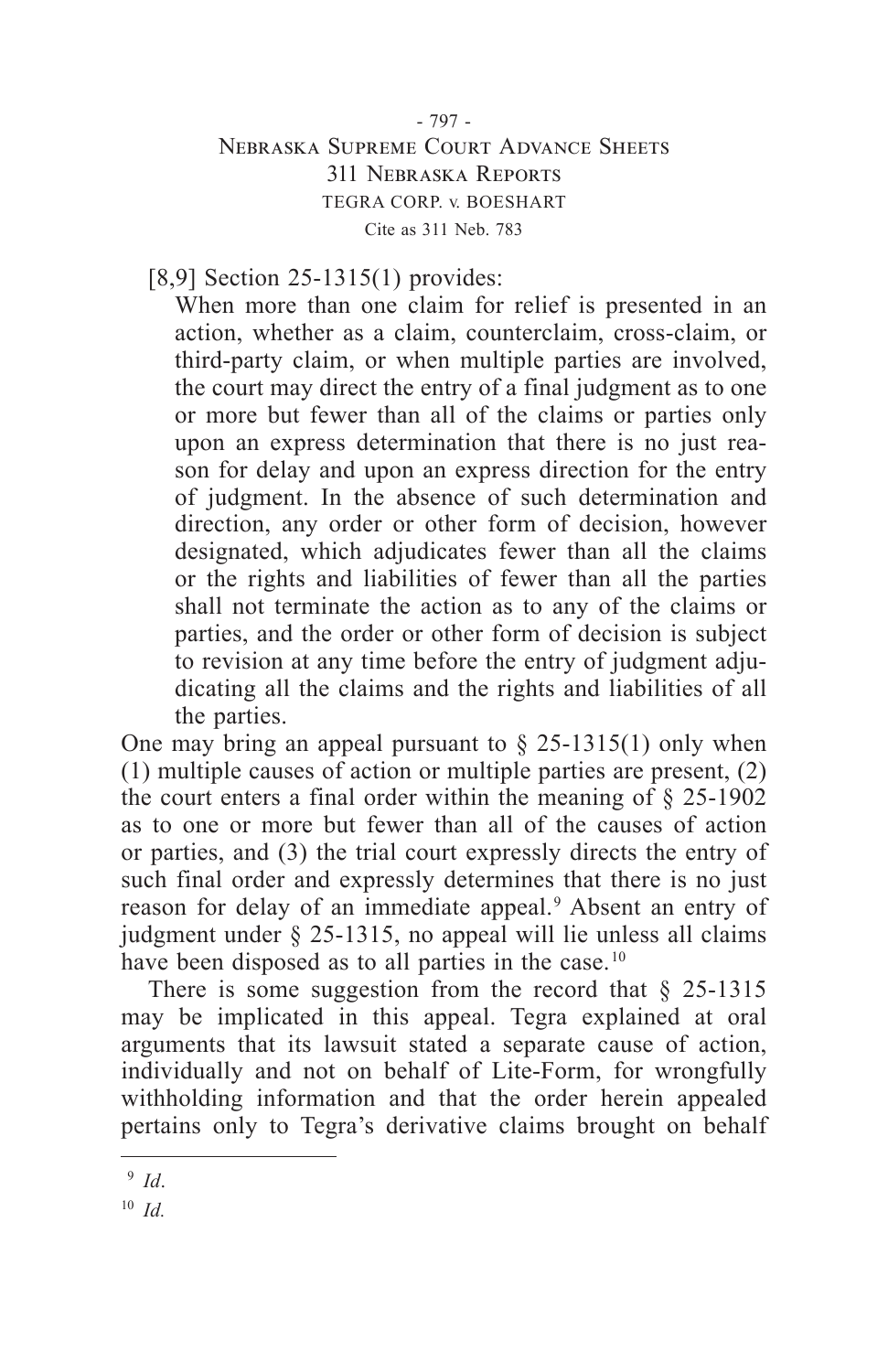### - 798 - Nebraska Supreme Court Advance Sheets 311 Nebraska Reports TEGRA CORP. v. BOESHART Cite as 311 Neb. 783

of Lite-Form. If we assume that this wrongful withholding of information allegation was a cause of action, rather than a theory of recovery, $^{11}$  and that the order Tegra appeals, directing mediation and further recommendations, did not adjudicate it or we assume Tegra, as an individual, was a separate party whose rights and liabilities were not adjudicated by the order, then the lack of an express determination by the court that there is no just reason for delay and direction for the entry of judgment would be fatal to our jurisdiction over this appeal. However, we conclude that regardless of the possible additional impediment of failing to satisfy § 25-1315, the order was not final under § 25-1902.

# 2. Final Order

[10] Final orders under § 25-1902 are carefully circumscribed to avoid piecemeal review, chaos in trial procedure, and a succession of appeals granted in the same case to secure advisory opinions to govern further actions of the trial court.<sup>12</sup> While there are four types of final orders under § 25-1902, the relevant inquiry under the facts of this case is whether the order directing mediation and further recommendations was "made during a special proceeding" and "affect[ed] a substantial right."

## (a) Special Proceeding

[11-13] A special proceeding occurs where the law confers a right and authorizes a special application to a court to enforce the right.<sup>13</sup> A special proceeding includes every special statutory remedy that is not in itself an action; thus,

<sup>11</sup> See *Poppert v. Dicke*, 275 Neb. 562, 747 N.W.2d 629 (2008).

<sup>12</sup> See, *In re Estate of Larson*, 308 Neb. 240, 953 N.W.2d 535 (2021); *In re Interest of Kamille C. & Kamiya C.*, 302 Neb. 226, 922 N.W.2d 739 (2019).

<sup>13</sup> *Champion v. Hall County*, 309 Neb. 55, 958 N.W.2d 396 (2021).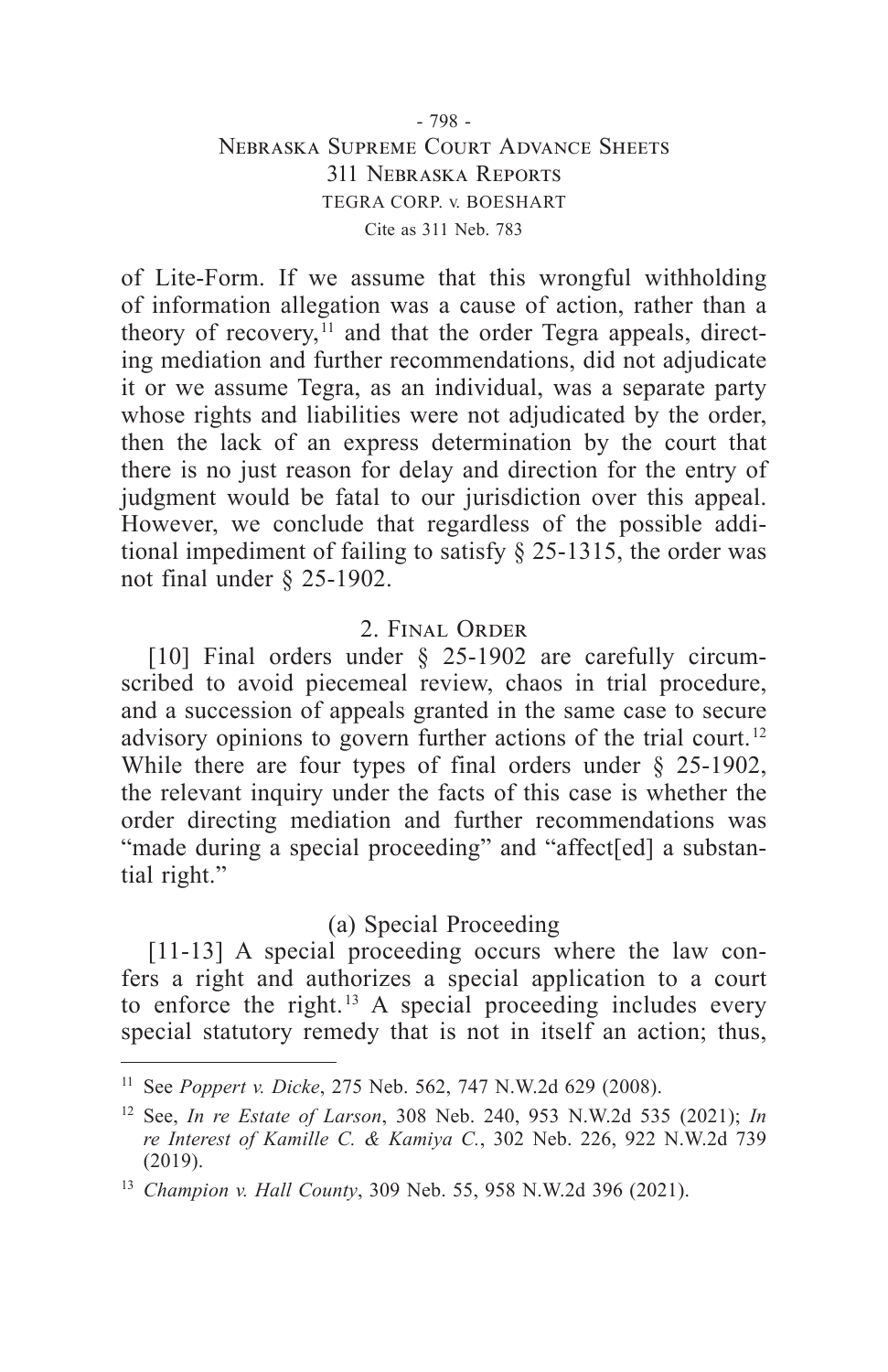### - 799 - Nebraska Supreme Court Advance Sheets 311 Nebraska Reports TEGRA CORP. v. BOESHART Cite as 311 Neb. 783

special proceedings and actions are mutually exclusive categories. 14 An action is any proceeding in a court by which a party prosecutes another for enforcement, protection, or determination of a right or the redress or prevention of a wrong involving and requiring the pleadings, process, and procedure provided by the statute and ending in a final judgment. 15 Every other legal proceeding by which a remedy is sought by original application to a court is a special proceeding. 16

[14,15] While a special proceeding may be "connected" with" $^{17}$  an action in the sense that the application for the benefit of it and the other papers and orders concerning it may be filed in the case where the record of the filings in the action are made, it is not an "integral part"<sup>18</sup> of the action. "None of the many steps or proceedings necessary or permitted to be taken in an action to commence it, to join issues in it, and conduct it to a final hearing and judgment" are special proceedings. 19 For example, a proceeding on a motion for summary judgment is not a special proceeding under § 25-1902 because it is "merely one particular tool that may be used to resolve certain issues in the case."<sup>20</sup>

<sup>14</sup> See, *Kremer v. Rural Community Ins. Co.*, 280 Neb. 591, 788 N.W.2d 538 (2010); *Williams v. Baird*, 273 Neb. 977, 735 N.W.2d 383 (2007); *Pfeil v. State*, 273 Neb. 12, 727 N.W.2d 214 (2007); *Keef v. State*, 262 Neb. 622, 634 N.W.2d 751 (2001); *O'Connor v. Kaufman*, 255 Neb. 120, 582 N.W.2d 350 (1998).

<sup>15</sup> *In re Grand Jury of Douglas Cty.*, 302 Neb. 128, 922 N.W.2d 226 (2019); *In re Interest of D.I.*, 281 Neb. 917, 799 N.W.2d 664 (2011); *Steven S. v. Mary S.*, 277 Neb. 124, 760 N.W.2d 28 (2009). See, also, *State v. Jacques*, 253 Neb. 247, 570 N.W.2d 331 (1997).

<sup>16</sup> *Id.*

<sup>17</sup> *O'Connor v. Kaufman, supra* note 14, 255 Neb. at 123, 582 N.W.2d at 353 (internal quotation marks omitted).

<sup>&</sup>lt;sup>18</sup> *Id.* at 124, 582 N.W.2d at 353 (internal quotation marks omitted).

<sup>&</sup>lt;sup>19</sup> *Id.* at 123, 582 N.W.2d at 353 (internal quotation marks omitted). See, also, e.g., *State v. Vela*, 272 Neb. 287, 721 N.W.2d 631 (2006).

<sup>20</sup> *O'Connor v. Kaufman, supra* note 14, 255 Neb. at 124, 582 N.W.2d at 354.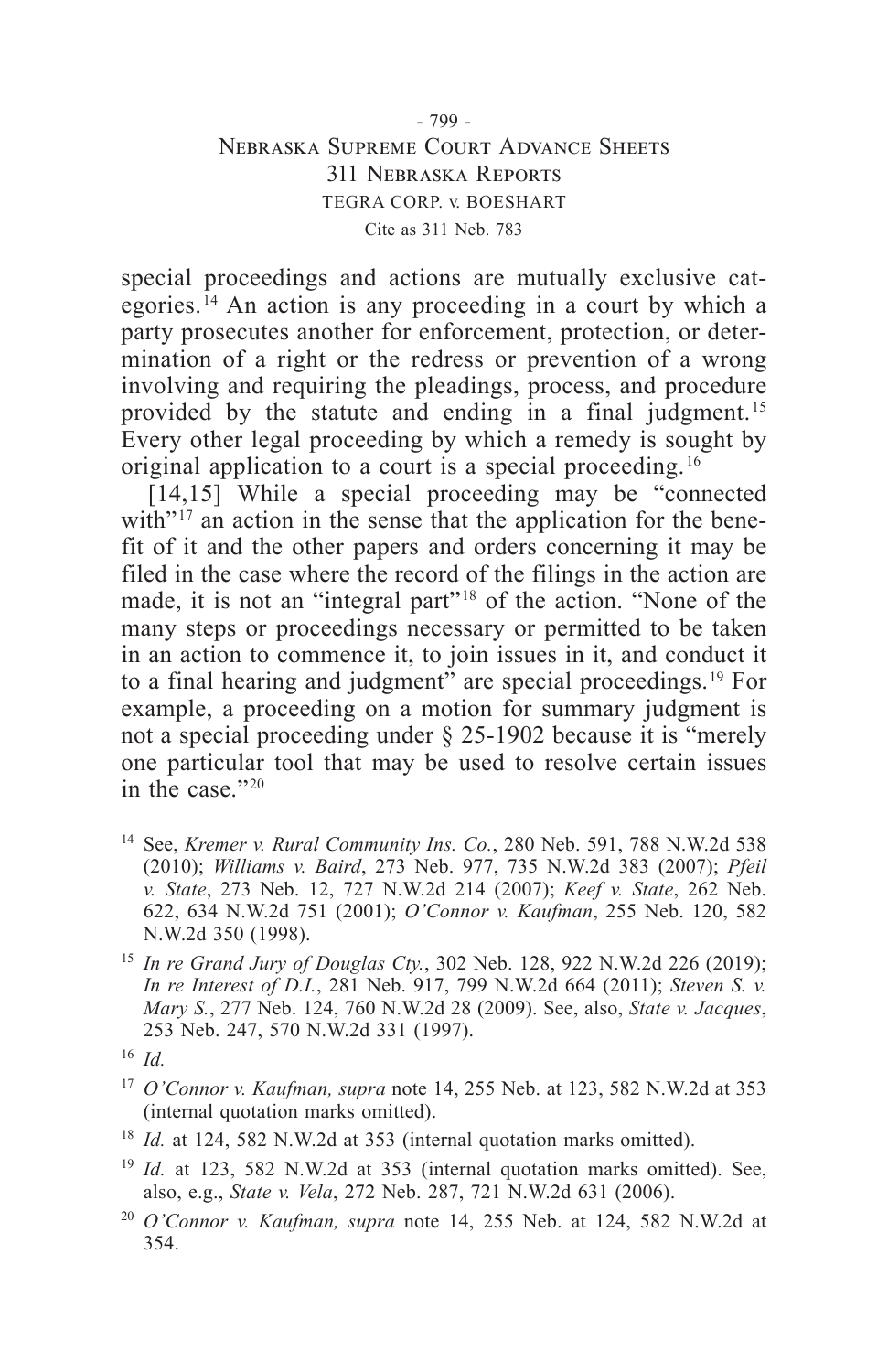# - 800 - Nebraska Supreme Court Advance Sheets 311 Nebraska Reports TEGRA CORP. v. BOESHART Cite as 311 Neb. 783

We have said that a "special proceeding" entails civil statutory remedies not encompassed in chapter 25 of the Nebraska Revised Statutes. 21 Examples of special proceedings that are outside of chapter 25 include juvenile court proceedings,<sup>22</sup> involuntary commitment,<sup>23</sup> license revocation,<sup>24</sup> dissolution,<sup>25</sup> probate actions, 26 proceedings under the Nebraska Uniform Trust Code,<sup>27</sup> proceedings under the Uniform Deceptive Trade Practices Act,<sup>28</sup> workers' compensation cases,<sup>29</sup> condemnation actions,<sup>30</sup> proceedings before the Department of Water Resources, 31 and proceedings commenced by various motions under chapter 29, including postconviction relief, absolute discharge, competency, habeas corpus, public disclosure of grand jury documents,<sup>32</sup> motions for new trial based on newly discovered evidence,<sup>33</sup> motions to vacate and set aside judgments due to DNA or other forensic testing,<sup> $34$ </sup> and pleas in bar.<sup>35</sup>

- <sup>23</sup> See, *In re Interest of D.I., supra* note 15; *In re Interest of Saville*, 10 Neb. App. 194, 626 N.W.2d 644 (2001).
- <sup>24</sup> *State v. Hansen*, 249 Neb. 177, 542 N.W.2d 424 (1996).
- <sup>25</sup> *Steven S. v. Mary S., supra* note 15.
- <sup>26</sup> *In re Estate of Peters*, 259 Neb. 154, 609 N.W.2d 23 (2000). See, also, *In re Estate of Abbott-Ochsner*, 299 Neb. 596, 910 N.W.2d 504 (2018).
- <sup>27</sup> *In re Trust of Rosenberg*, 269 Neb. 310, 693 N.W.2d 500 (2005).
- <sup>28</sup> *Sid Dillon Chevrolet v. Sullivan*, 251 Neb. 722, 559 N.W.2d 740 (1997).
- <sup>29</sup> *Thompson v. Kiewit Constr. Co.*, 258 Neb. 323, 603 N.W.2d 368 (1999).
- <sup>30</sup> *SID No. 1 v. Nebraska Pub. Power Dist.*, 253 Neb. 917, 573 N.W.2d 460 (1998).
- <sup>31</sup> *In re Applications A-14137, A-14138A, A-14138B, and A-14139*, 240 Neb. 117, 480 N.W.2d 709 (1992).
- <sup>32</sup> *In re Grand Jury of Douglas Cty., supra* note 15.
- <sup>33</sup> *State v. Harris*, 307 Neb. 237, 948 N.W.2d 736 (2020).
- <sup>34</sup> *State v. Bronson*, 267 Neb. 103, 672 N.W.2d 244 (2003).
- <sup>35</sup> *State v. Milenkovich*, 236 Neb. 42, 458 N.W.2d 747 (1990).

<sup>21</sup> *Williams v. Baird, supra* note 14.

<sup>22</sup> *In re Guardianship of Rebecca B. et al.*, 260 Neb. 922, 621 N.W.2d 289 (2000).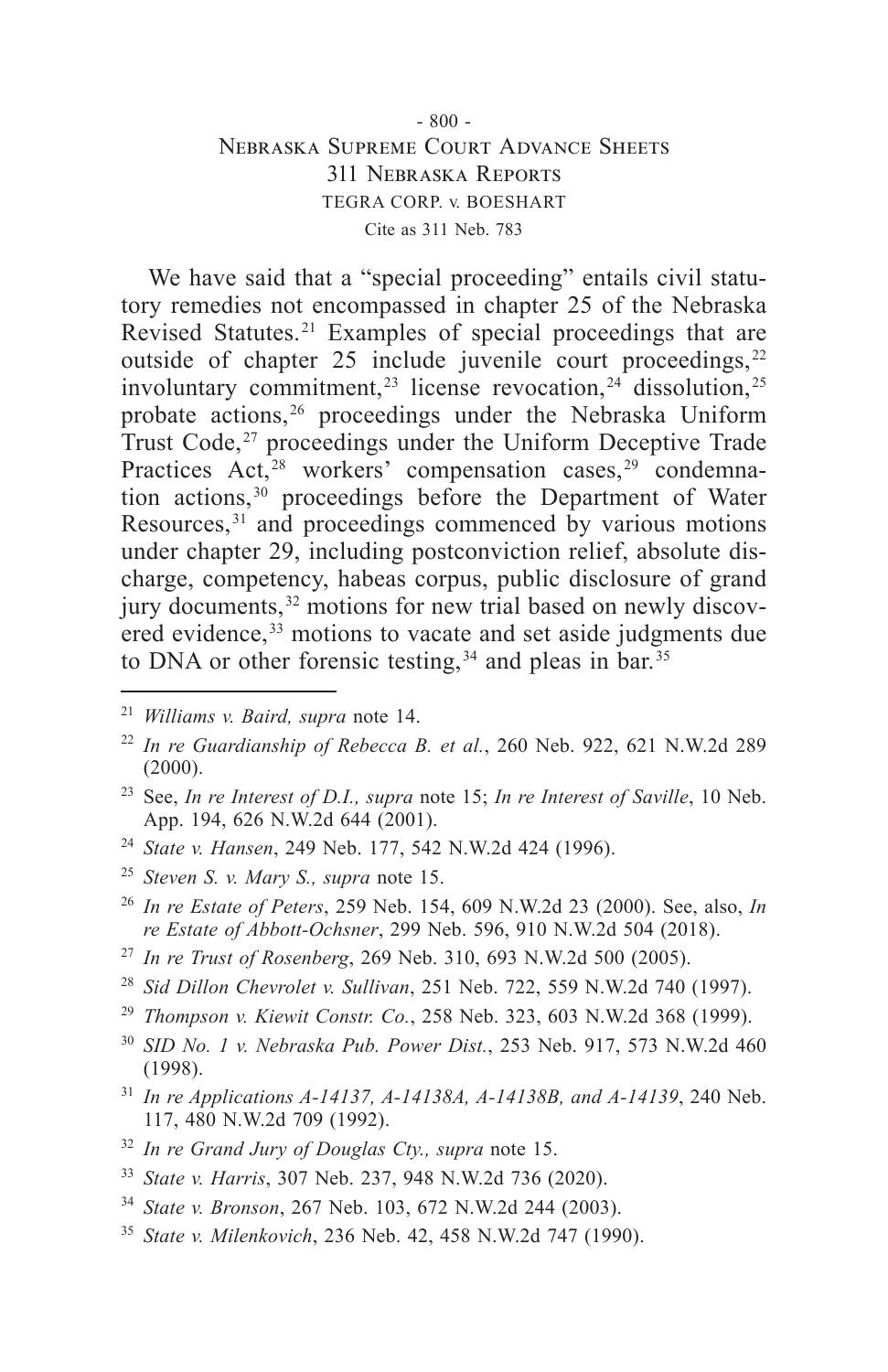### - 801 - Nebraska Supreme Court Advance Sheets 311 Nebraska Reports TEGRA CORP. v. BOESHART Cite as 311 Neb. 783

[16,17] However, in *Kremer v. Rural Community Ins. Co.*,<sup>36</sup> we explicitly rejected the premise that a proceeding cannot be a special proceeding for purposes of § 25-1902 simply because the remedy is set forth in statutes encompassed in chapter 25. We stated "sometimes" special proceedings are located in chapter 25 and that, "regardless of a statutory remedy's location within Nebraska's statutes, actions and special proceedings are mutually exclusive."<sup>37</sup> While the Legislature may sometimes direct the Revisor of Statutes as to which chapter a section must be assigned, 38 it often does not. In the latter circumstance, it has been said that "[w]here the Revisor of Statutes happens to put a proceeding . . . does not alter the nature of the proceeding."<sup>39</sup>

Within chapter 25, we have held that orders granting applications to compel arbitration, staying judicial proceedings pending arbitration,<sup>40</sup> and denying motions to compel arbitration under alleged contractual agreements to arbitrate<sup>41</sup> are made in special proceedings.

[18] The underlying order herein appealed was made, broadly, within a derivative action on behalf of an LLC. We have never addressed whether a derivative action is a special proceeding. Derivative actions are governed by statutes outside of chapter 25, and we recognize that, historically, we have often concluded that orders were made during

<sup>36</sup> *Kremer v. Rural Community Ins. Co., supra* note 14. See, also, *Sutton v. Killham*, 285 Neb. 1, 825 N.W.2d 188 (2013).

<sup>37</sup> *Kremer v. Rural Community Ins. Co., supra* note 14, 280 Neb. at 597, 788 N.W.2d at 546.

<sup>38</sup> *State v. Sundling*, 248 Neb. 732, 538 N.W.2d 749 (1995).

<sup>39</sup> John P. Lenich, *What's So Special About Special Proceedings? Making Sense of Nebraska's Final Order Statute*, 80 Neb. L. Rev. 239, 279 (2001). See, also, Neb. Rev. Stat. § 49-705 (Reissue 2021).

<sup>40</sup> *Kremer v. Rural Community Ins. Co., supra* note 14.

<sup>41</sup> *Speece v. Allied Professionals Ins. Co.*, 289 Neb. 75, 853 N.W.2d 169 (2014); *Webb v. American Employers Group*, 268 Neb. 473, 684 N.W.2d 33 (2004).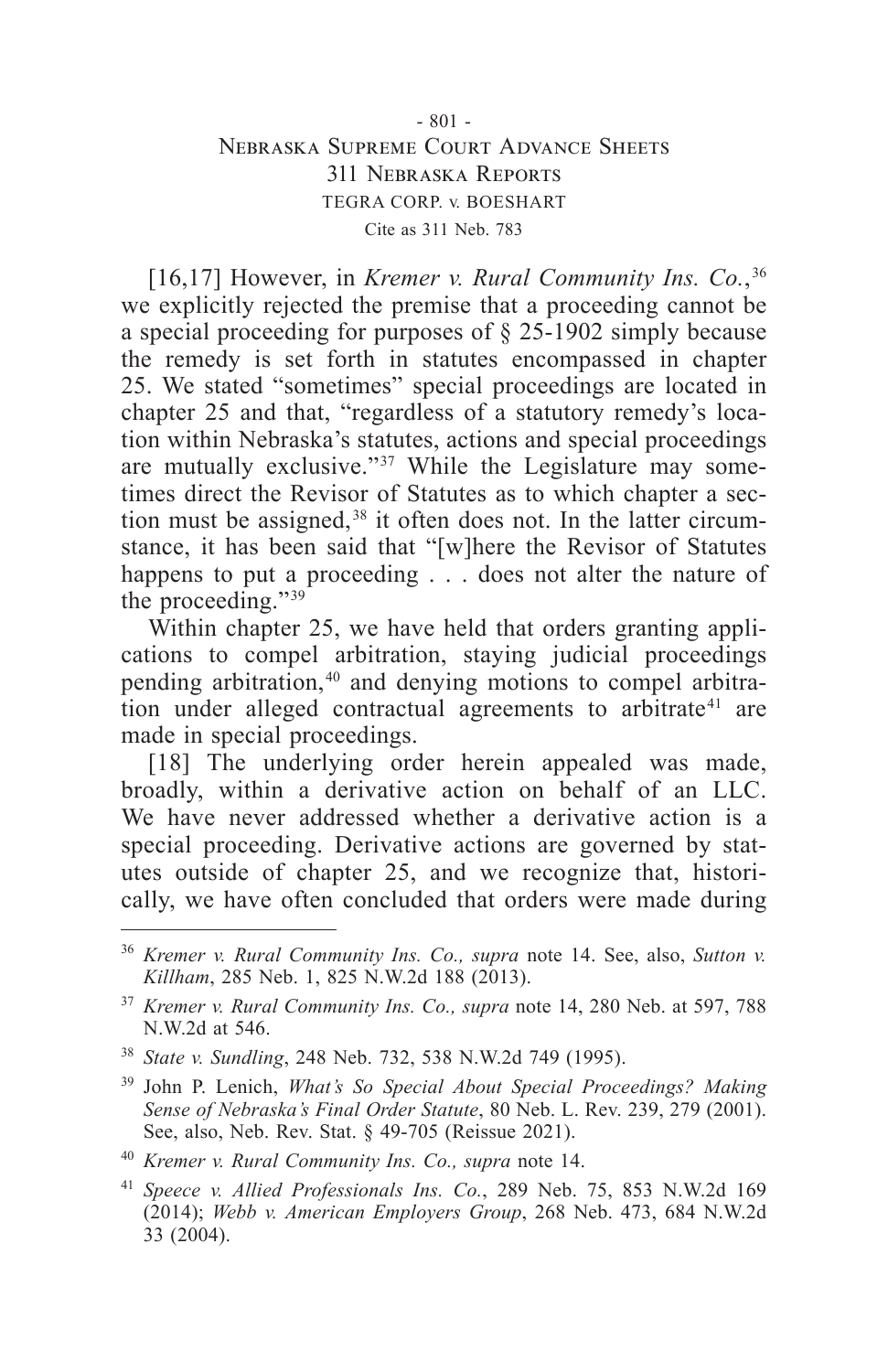### - 802 - Nebraska Supreme Court Advance Sheets 311 Nebraska Reports TEGRA CORP. v. BOESHART Cite as 311 Neb. 783

special proceedings simply because the statutory remedies at issue were not encompassed within chapter 25.<sup>42</sup> However, we have recently held that a proceeding, which was governed by statutes outside of chapter 25, was not a special proceeding.<sup>43</sup> This is consistent with our reasoning in *Kremer* that the location of the governing statute is not determinative of whether an order is made in a special proceeding as opposed to in an action. We will no longer reason that a proceeding is special by the sole virtue of it being governed by statutes outside of chapter 25.

[19,20] We conclude that derivative actions are not special proceedings. A derivative action is an equitable proceeding in which a member of an LLC asserts, on behalf of the LLC, a claim that belongs to the LLC rather than to the member. 44 It is only a "derivative action" and governed by certain requirements of Neb. Rev. Stat. §§ 21-154 to 21-169 (Reissue 2012), by virtue of it being maintained by a member on behalf of the company. Otherwise, the nature of the derivative action is governed by whatever claims are made on behalf of the company, which claims, in turn, are governed by the uniform procedural rules found in chapter 25.

[21] Thus, while a derivative action requires the extra step of making a demand on the other members or managers to cause the company to bring the action to enforce the right<sup>45</sup> and requires that the complaint state the fact of such

<sup>42</sup> *Furstenfeld v. Pepin*, 287 Neb. 12, 840 N.W.2d 862 (2013); *Steven S. v. Mary S., supra* note 15; *In re Estate of Peters, supra* note 26. See, also, *In re Estate of Rose*, 273 Neb. 490, 730 N.W.2d 391 (2007); *State v. Silvers*, 255 Neb. 702, 587 N.W.2d 325 (1998); *SID No. 1 v. Nebraska Pub. Power Dist., supra* note 30; *Sid Dillon Chevrolet v. Sullivan, supra* note 28; *State v. Hansen, supra* note 24; *Hull v. Aetna Ins. Co.*, 247 Neb. 713, 529 N.W.2d 783 (1995).

<sup>43</sup> See *State v. Vela, supra* note 19.

<sup>44</sup> 51 Am. Jur. 2d *Limited Liability Companies* § 48 (2021).

<sup>45</sup> See § 21-165.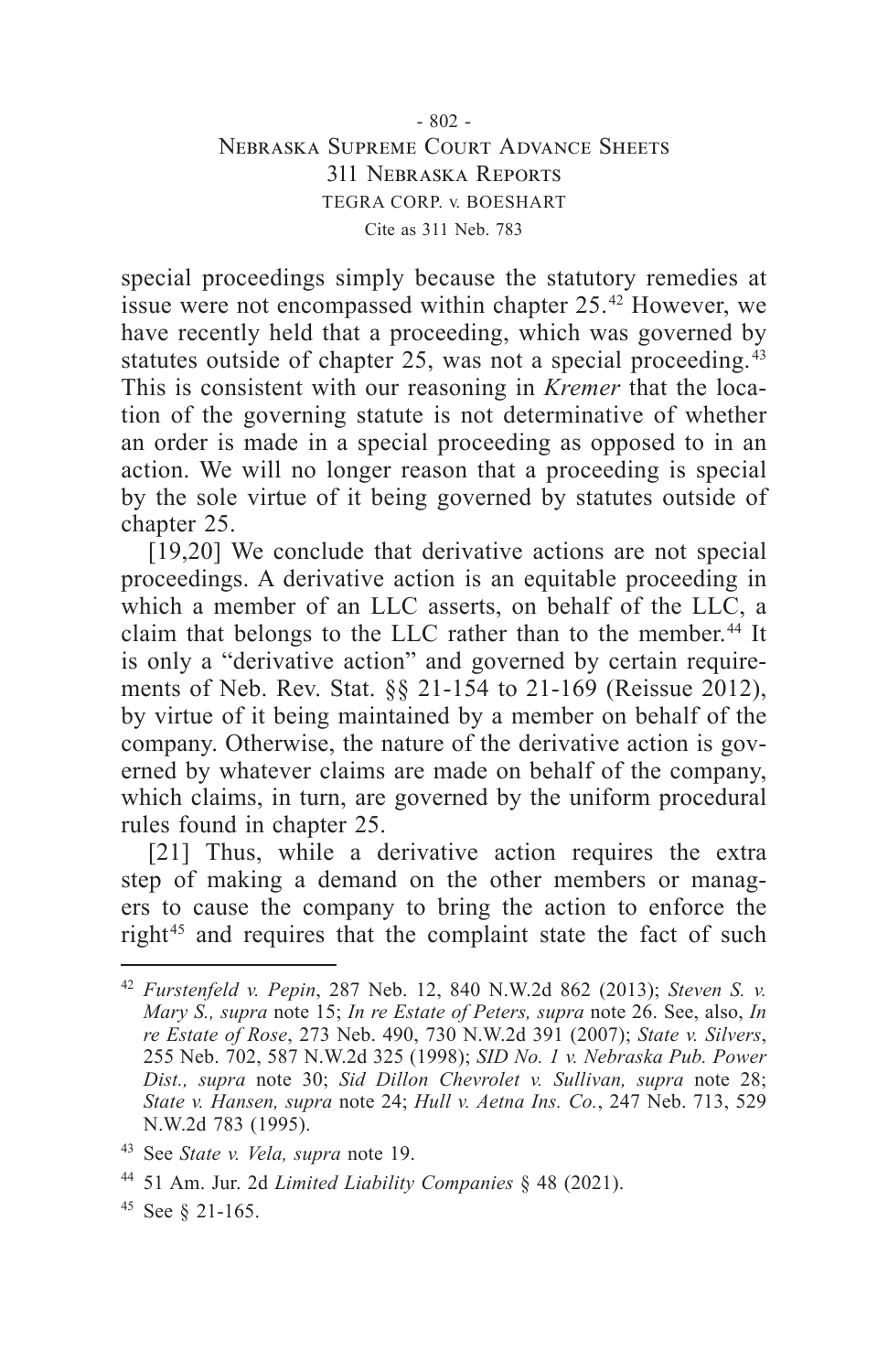### - 803 - Nebraska Supreme Court Advance Sheets 311 Nebraska Reports TEGRA CORP. v. BOESHART Cite as 311 Neb. 783

demand or that it was futile,<sup>46</sup> it is an action. It is a proceeding in a court by which a party prosecutes another for enforcement, protection, or determination of a right or the redress or prevention of a wrong involving and requiring the pleadings, process, and procedure provided by the statute and ending in a final judgment.

Of course, the fact that derivative actions are not special proceedings does not necessarily determine whether orders under  $\S$  21-168, made when the LLC exercises the right set forth in § 21-168 to appoint a special litigation committee, are not made in a special proceeding. This is because, as stated, a special proceeding may be "connected with" $47$  an action in the sense that the application for the benefit of it and the other papers and orders concerning it may be filed in the case where the record of the filings in the action are made. The question is whether proceedings under § 21-168 are an integral part of the main derivative action; i.e., whether they are just one of the many steps or proceedings necessary or permitted to be taken in the derivative action to commence it, to join issues in it, and conduct it to a final hearing and judgment.

To understand if proceedings under § 21-168 are one of the many steps of a derivative action or, instead, a special application authorized by a law conferring a special right, we must examine § 21-168 and the potential consequences of orders issued pursuant to that section. Section 21-168 provides in full:

(a) If a limited liability company is named as or made a party in a derivative proceeding, the company may appoint a special litigation committee to investigate the claims asserted in the proceeding and determine whether pursuing the action is in the best interests of the company. If the company appoints a special litigation

<sup>46</sup> § 21-167.

<sup>47</sup> *O'Connor v. Kaufman, supra* note 14, 255 Neb. at 123, 582 N.W.2d at 353 (internal quotation marks omitted).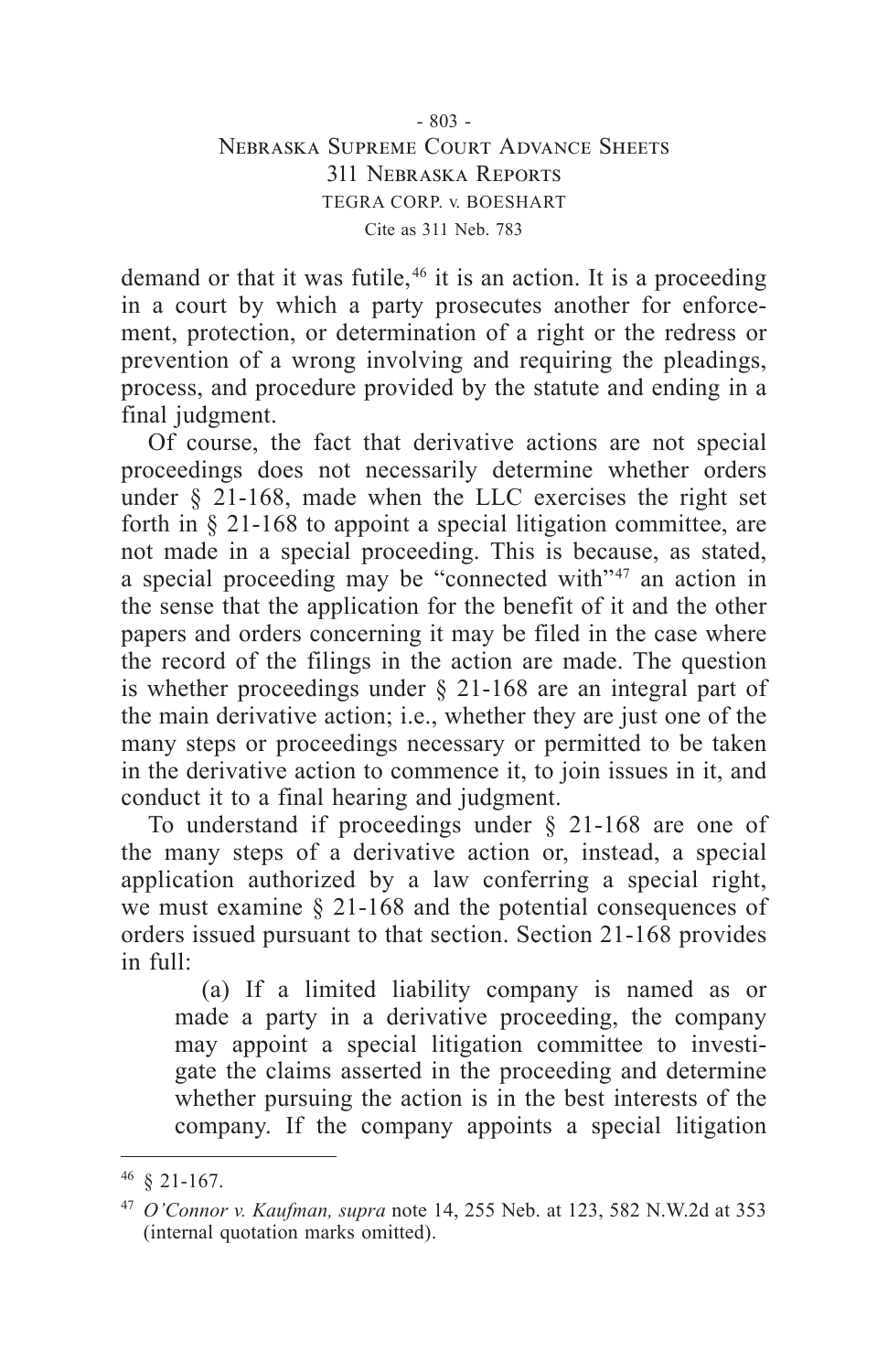# $- 804 -$ Nebraska Supreme Court Advance Sheets 311 Nebraska Reports TEGRA CORP. v. BOESHART Cite as 311 Neb. 783

committee, on motion by the committee made in the name of the company, except for good cause shown, the court shall stay discovery for the time reasonably necessary to permit the committee to make its investigation. This subsection does not prevent the court from enforcing a person's right to information under section 21-139 or, for good cause shown, granting extraordinary relief in the form of a temporary restraining order or preliminary injunction.

(b) A special litigation committee may be composed of one or more disinterested and independent individuals, who may be members.

(c) A special litigation committee may be appointed:

(1) in a member-managed limited liability company:

(A) by the consent of a majority of the members not named as defendants or plaintiffs in the proceeding; and

(B) if all members are named as defendants or plaintiffs in the proceeding, by a majority of the members named as defendants; or

(2) in a manager-managed limited liability company:

(A) by a majority of the managers not named as defendants or plaintiffs in the proceeding; and

(B) if all managers are named as defendants or plaintiffs in the proceeding, by a majority of the managers named as defendants.

(d) After appropriate investigation, a special litigation committee may determine that it is in the best interests of the limited liability company that the proceeding:

(1) continue under the control of the plaintiff;

(2) continue under the control of the committee;

(3) be settled on terms approved by the committee; or

(4) be dismissed.

(e) After making a determination under subsection (d) of this section, a special litigation committee shall file with the court a statement of its determination and its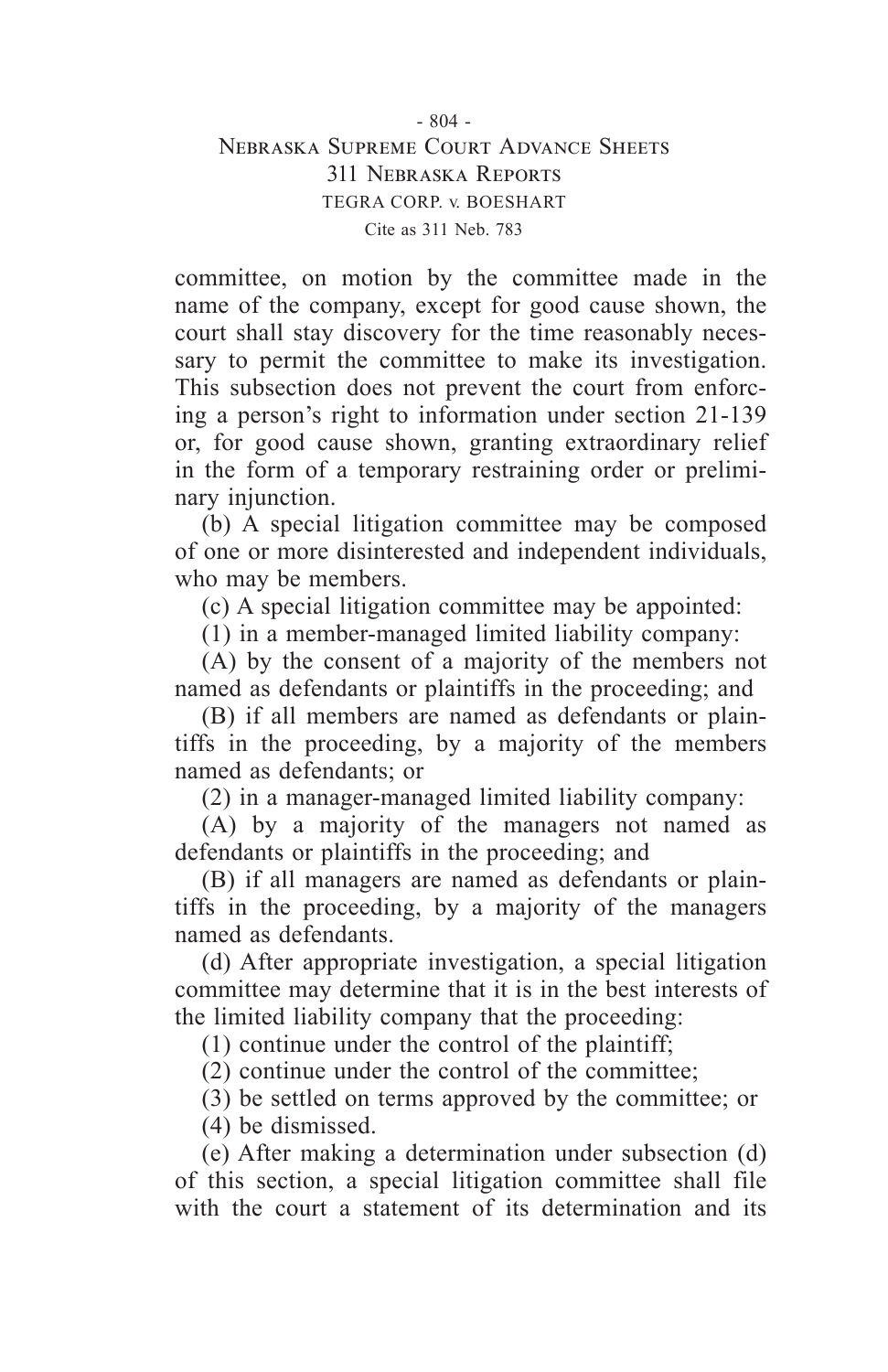# $-805 -$ Nebraska Supreme Court Advance Sheets 311 Nebraska Reports TEGRA CORP. v. BOESHART Cite as 311 Neb. 783

report supporting its determination, giving notice to the plaintiff. The court shall determine whether the members of the committee were disinterested and independent and whether the committee conducted its investigation and made its recommendation in good faith, independently, and with reasonable care, with the committee having the burden of proof. If the court finds that the members of the committee were disinterested and independent and that the committee acted in good faith, independently, and with reasonable care, the court shall enforce the determination of the committee. Otherwise, the court shall dissolve the stay of discovery entered under subsection (a) of this section and allow the action to proceed under the direction of the plaintiff.

[22] The purpose of a special litigation committee is to investigate the claims made in the action and determine whether pursuing the action is in the best interests of the company. 48 This determination involves weighing, among other things, the merits of the litigation against the direct expenses of litigation and the indirect costs of litigation such as potential waste of management time and adverse public relations.<sup>49</sup> Generally the action is stayed during the investigation. 50

[23] The special litigation committee balances the rights and duties of the board and dissenting shareholders by providing a corporation with an important tool to rid itself of meritless or harmful litigation while preventing directors from using the committee to wrest control of bona fide derivative claims away from well-meaning plaintiffs. 51 The court enforces the special litigation committee's business decision

<sup>48</sup> § 21-168.

<sup>49</sup> See Minor Myers, *The Decisions of the Corporate Special Litigation Committees: An Empirical Investigation*, 84 Ind. L.J. 1309 (2009).

<sup>50</sup> See *id.*

<sup>51</sup> 19 Am. Jur. 2d *Corporations* § 1965 (2015).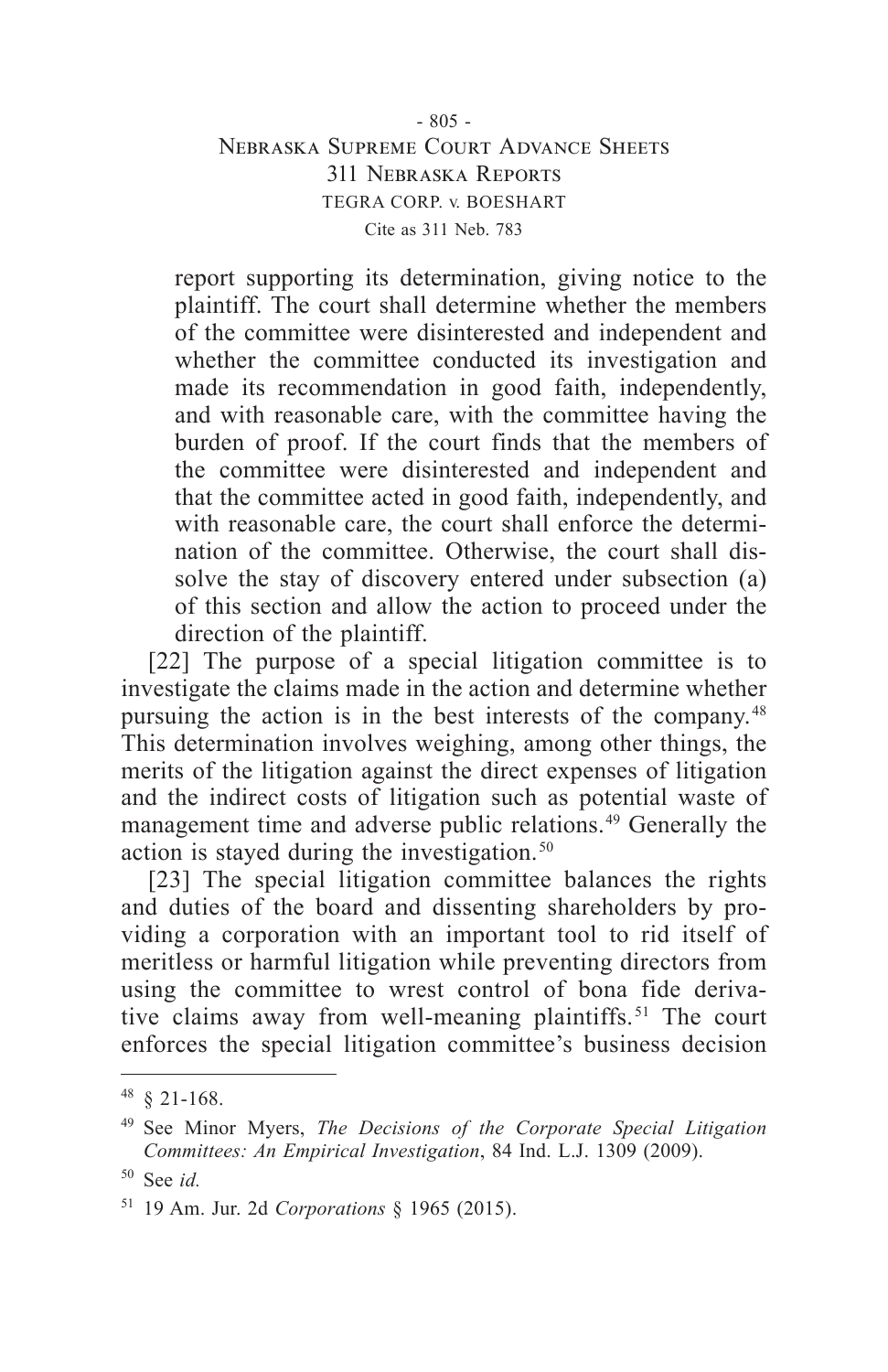## - 806 - Nebraska Supreme Court Advance Sheets 311 Nebraska Reports TEGRA CORP. v. BOESHART Cite as 311 Neb. 783

if the court finds that the members of the committee were disinterested and independent and that the committee acted in good faith, independently, and with reasonable care. 52 If the special litigation committee fails to prove those things, the suit continues under the control of the original plaintiff.<sup>53</sup>

Under § 21-168, assuming the court finds the special litigation committee has proved its members were disinterested and independent and that the special litigation committee conducted its investigation and made its recommendation in good faith, independently, and with reasonable care, the determination the court shall enforce will be one of four options recommended by the committee: (1) that the action continue under the control of the minority member plaintiff who brought it, (2) that the action continue under the control of the committee, (3) that the action be settled on terms approved by the committee, or (4) that the action be dismissed.<sup>54</sup> If the court does not find the special litigation committee has proved its members were disinterested and independent and that the committee conducted its investigation and made its recommendation in good faith, independently, and with reasonable care, then the result is, in essence, option one.

Under all of these options the LLC remains the plaintiff. Under options one and two, the action continues on its regular course under either the minority member's or the special litigation committee's direction as representative of the company plaintiff. Options three and four effectively put the control of the litigation in the hands of the special litigation committee, which has elected to resolve the matter through settlement or dismissal rather than litigate.

In the case of *Platte Valley Nat. Bank v. Lasen*,<sup>55</sup> we found analogous proceedings were not special for purposes

<sup>52</sup> See § 21-168.

<sup>53</sup> See *id.*

<sup>54</sup> See *id.*

<sup>55</sup> *Platte Valley Nat. Bank v. Lasen*, 273 Neb. 602, 732 N.W.2d 347 (2007).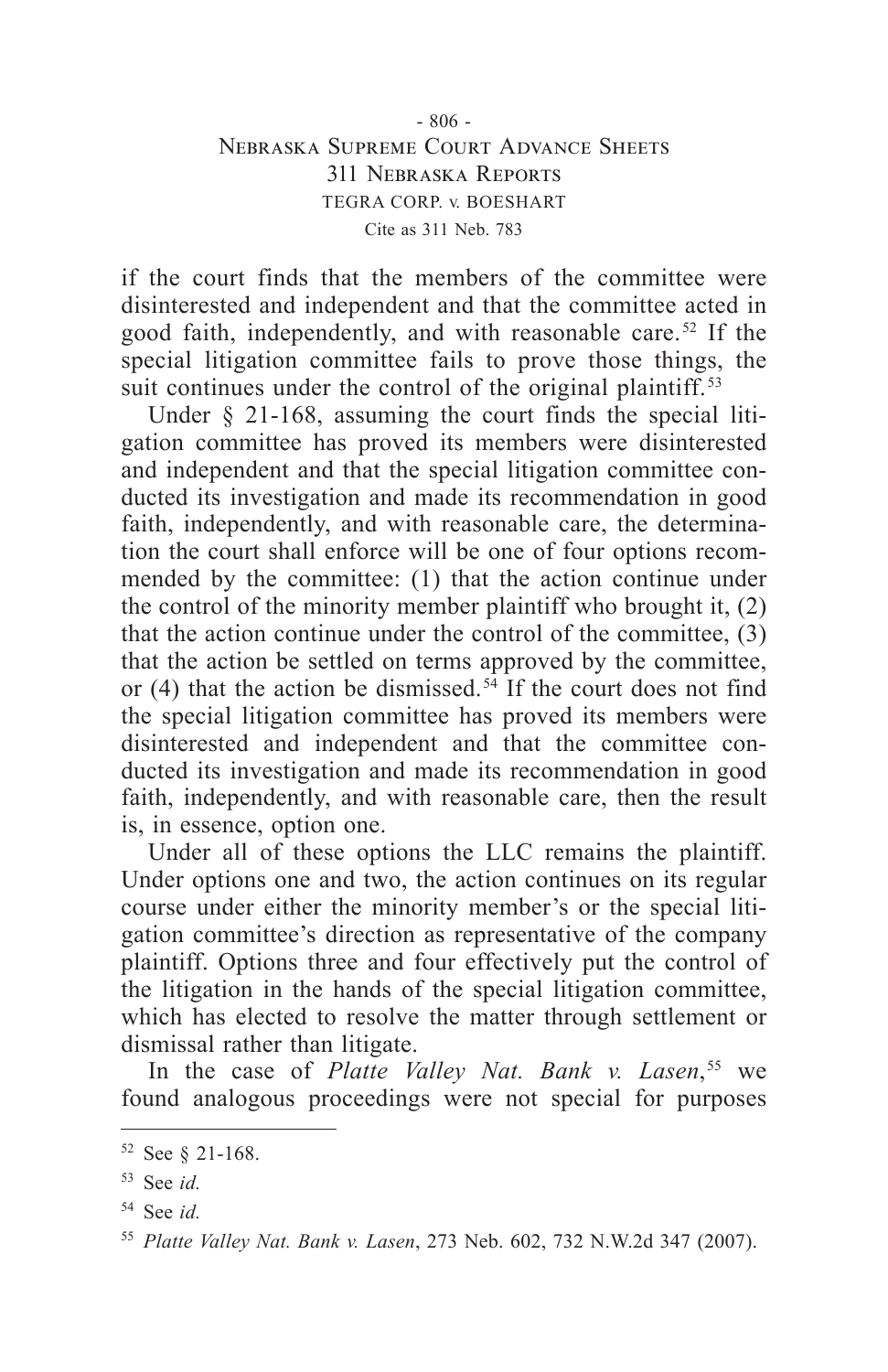## - 807 - Nebraska Supreme Court Advance Sheets 311 Nebraska Reports TEGRA CORP. v. BOESHART Cite as 311 Neb. 783

of § 25-1902. Therein we held that regardless of the method under which revivor is sought, it is not a final order and cannot be appealed until a final judgment in the case is rendered. A revivor, we said, simply substitutes "'one party for another as an incident in the original cause'"; a representative takes the place of the deceased party and the action continues. 56 We reasoned that such an order is not made in a special proceeding; it is merely a step or proceeding within the overall action.

Likewise, proceedings under § 21-168 are fundamentally about which party controls the original cause. Either the minority member or the committee effectively takes the place of the LLC. As such, any proceedings under § 21-168 are merely a step in the underlying derivative action. Orders made pursuant to § 21-168 are not made during a special proceeding.

# (b) Substantial Right

[24-27] Furthermore, an order under § 21-168 does not affect a substantial right. A substantial right is an essential legal right, not a mere technical right. 57 A substantial right is affected if an order affects the subject matter of the litigation, such as by diminishing a claim or defense that was available to an appellant before the order from which an appeal is taken. 58 It is not enough that the right itself be substantial; the effect of the order on that right must also be substantial. 59 Thus, for example, the duration of an order is relevant to whether it affects a substantial right. 60

[28-30] Whether the effect of an order is substantial depends on "'whether it affects with finality the rights of the

<sup>56</sup> *Id.* at 611, 732 N.W.2d at 353.

<sup>57</sup> *In re Estate of Beltran, supra* note 3.

<sup>58</sup> *Id*.

<sup>59</sup> *In re Interest of Zachary B.*, 299 Neb. 187, 907 N.W.2d 311 (2018).

<sup>60</sup> *Yori v. Helms*, 307 Neb. 375, 949 N.W.2d 325 (2020).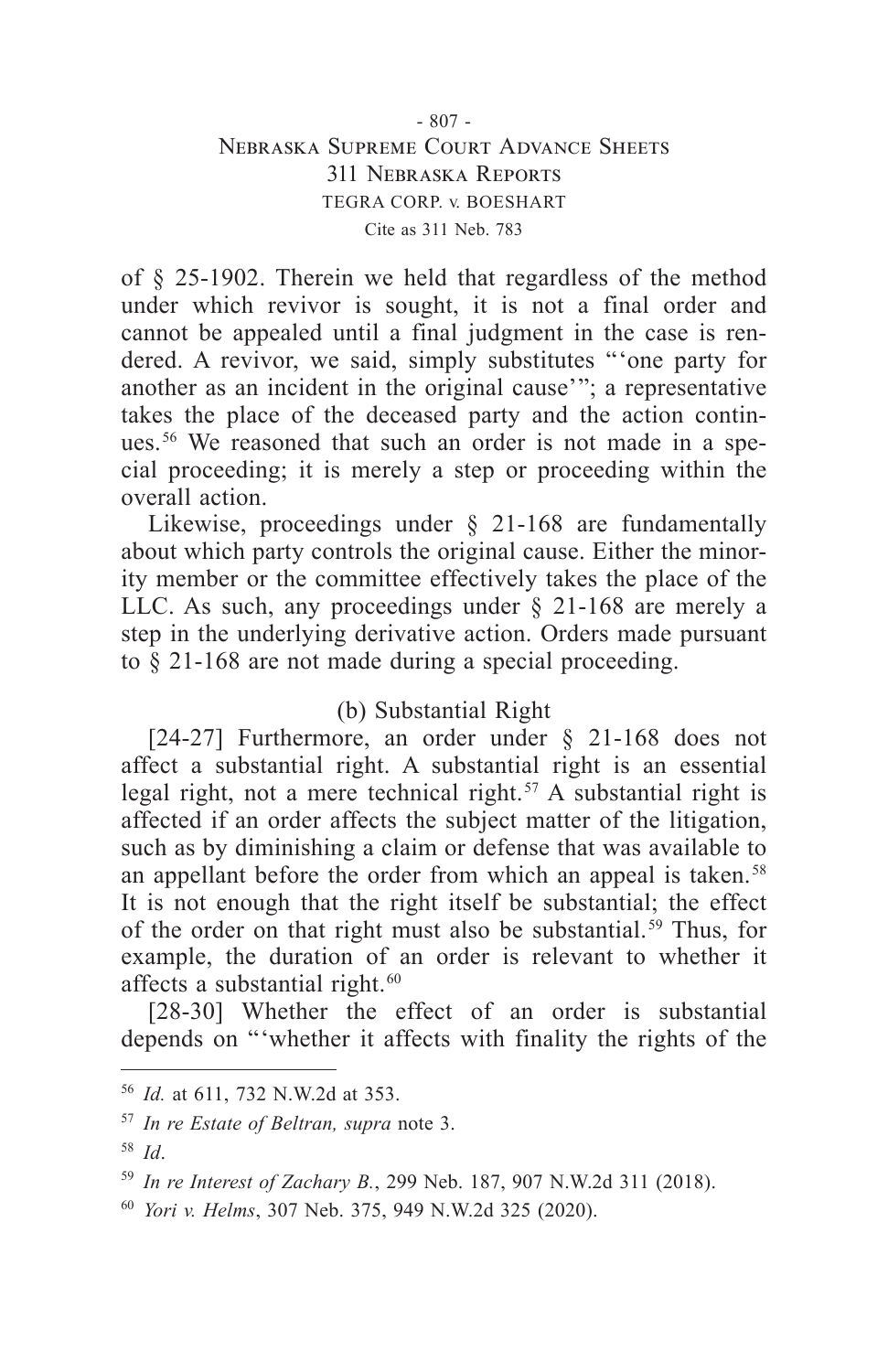### - 808 - Nebraska Supreme Court Advance Sheets 311 Nebraska Reports TEGRA CORP. v. BOESHART Cite as 311 Neb. 783

parties in the subject matter."<sup>61</sup> Substantial rights under § 25-1902 include those legal rights that a party is entitled to enforce or defend.<sup>62</sup> Most fundamentally, an order affects a substantial right when the right would be significantly undermined or irrevocably lost by postponing appellate review. 63

We held in *Platte Valley Nat. Bank* that revivor does not affect a substantial right, reasoning: "The fact that an order of revivor may move the case forward to trial does not mean that the order affects a substantial right of the opposing party. Ordinary burdens of trial do not necessarily affect a substantial right."<sup>64</sup> We said, further, that the order of revivor does not determine the rights of the parties to the action; rather, the cause is retained for further action. 65 We have similarly held that orders substituting party plaintiffs do not affect substantial rights of the parties in the cause. 66

In *Cinatl v. Prososki*,<sup>67</sup> we held that an order denying an application to vacate an arbitration award does not affect a substantial right, despite the appellant's argument that the right to challenge the validity of an award through an application to vacate is an essential legal right. We reasoned that this argument overlooked the imminent appealability of an order confirming the award. We held that the right to challenge the validity of the award can be vindicated in an appeal from an order confirming the arbitration award, which must occur

<sup>61</sup> *In re Interest of Mekhi S. et al.*, 309 Neb. 529, 534, 960 N.W.2d 732, 757 (2021).

<sup>62</sup> *In re Estate of Beltran, supra* note 3.

<sup>63</sup> See, *Porter v. Porter*, 309 Neb. 167, 959 N.W.2d 235 (2021); *Gem City Bone & Joint v. Meister*, 306 Neb. 710, 947 N.W.2d 302 (2020); *Tilson v. Tilson*, 299 Neb. 64, 907 N.W.2d 31 (2018).

<sup>64</sup> *Platte Valley Nat. Bank v. Lasen, supra* note 55, 273 Neb. at 611, 732 N.W.2d at 353.

<sup>65</sup> See *id.*

<sup>66</sup> See *Hall v. Vanier*, 7 Neb. 397 (1878).

<sup>67</sup> *Cinatl v. Prososki, supra* note 4.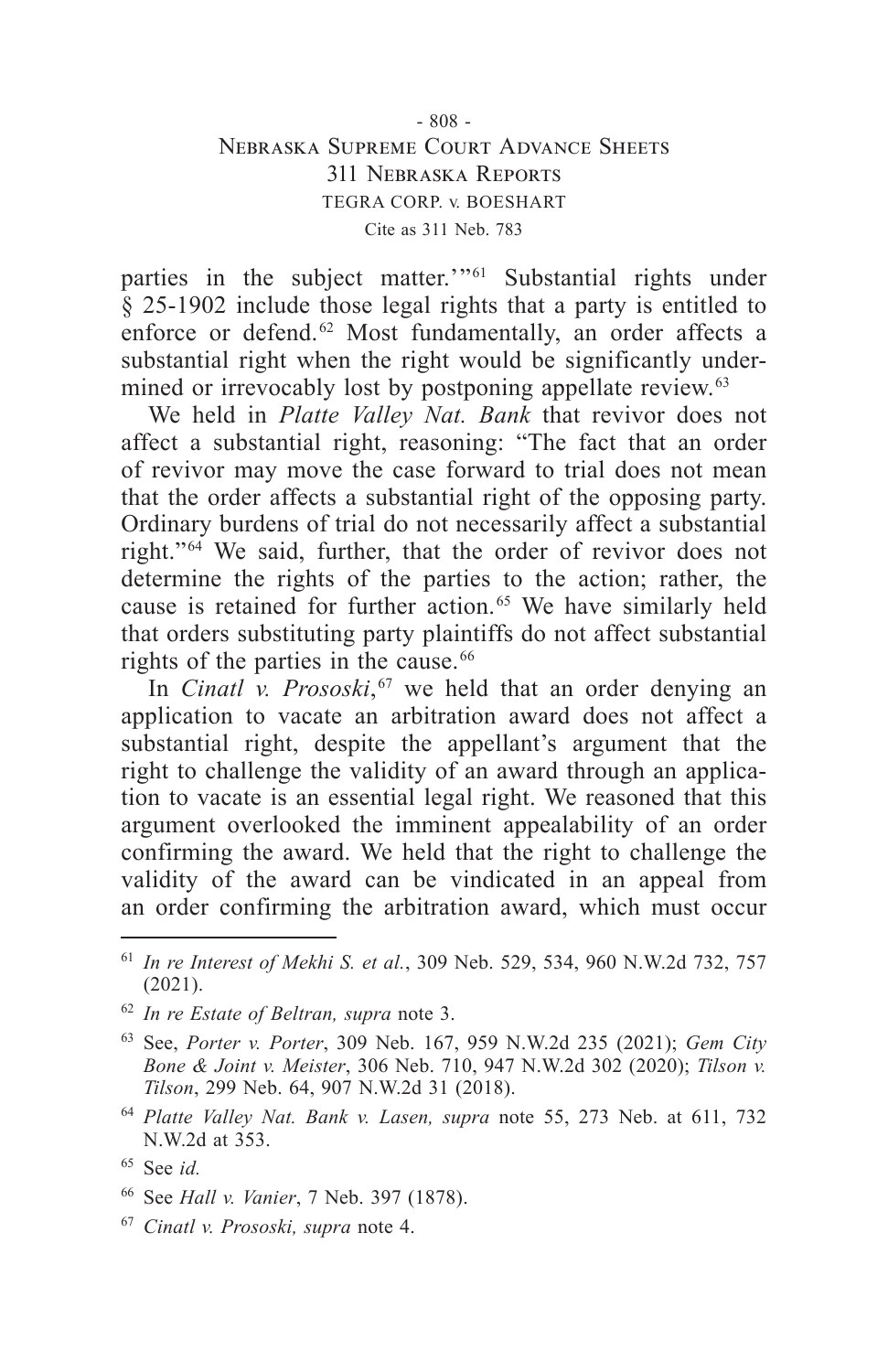## - 809 - Nebraska Supreme Court Advance Sheets 311 Nebraska Reports TEGRA CORP. v. BOESHART Cite as 311 Neb. 783

within 60 days after a party's application to do so. To allow orders denying an application to vacate an arbitration award to be immediately appealable would frustrate the purposes of arbitration, which is to have quick resolution of disputes and avoid the expense and delay associated with litigation. 68

The court orders enforcing special litigation committee determinations of options three or four lead, like in *Cinatl*, imminently to final judgments. Their effect as independent orders is of limited duration, and any delay in their enforcement does not substantially affect any substantial right.

Options one and two may result in protracted litigation that a party might later contend was controlled by the wrong person or entity, but, even so, such claimed right under  $\S$  21-168 can be effectively vindicated in an appeal from the final judgment of the derivative action. Unlike, for example, certain orders for the sale of real or personal property, $69$  which we have held cannot be effectively vindicated in an appeal from the final judgment, any dispute about who controlled the derivative action is a dispute ultimately about money. The remedy for prejudicial error would be reversal and a potential new trial and its associated costs.

[31] As stated in *Platte Valley Nat. Bank*, ordinary burdens of trial do not necessarily affect a substantial right. 70 Similarly, in the context of the attempted appeal from the denial of a motion for summary judgment, wherein the appellant complained of being subjected to a long and expensive trial, we said, "The mere fact that a person is subjected to inconvenience, annoyance, discomfort, or even expense, by a decree does not entitle him to appeal from it, as long as he is not thereby concluded from asserting or defending his

<sup>68</sup> See *id.*

<sup>69</sup> See, *In re Estate of Beltran, supra* note 3; *In re Estate of McKillip*, 284 Neb. 367, 820 N.W.2d 868 (2012).

<sup>70</sup> *Platte Valley Nat. Bank v. Lasen, supra* note 55.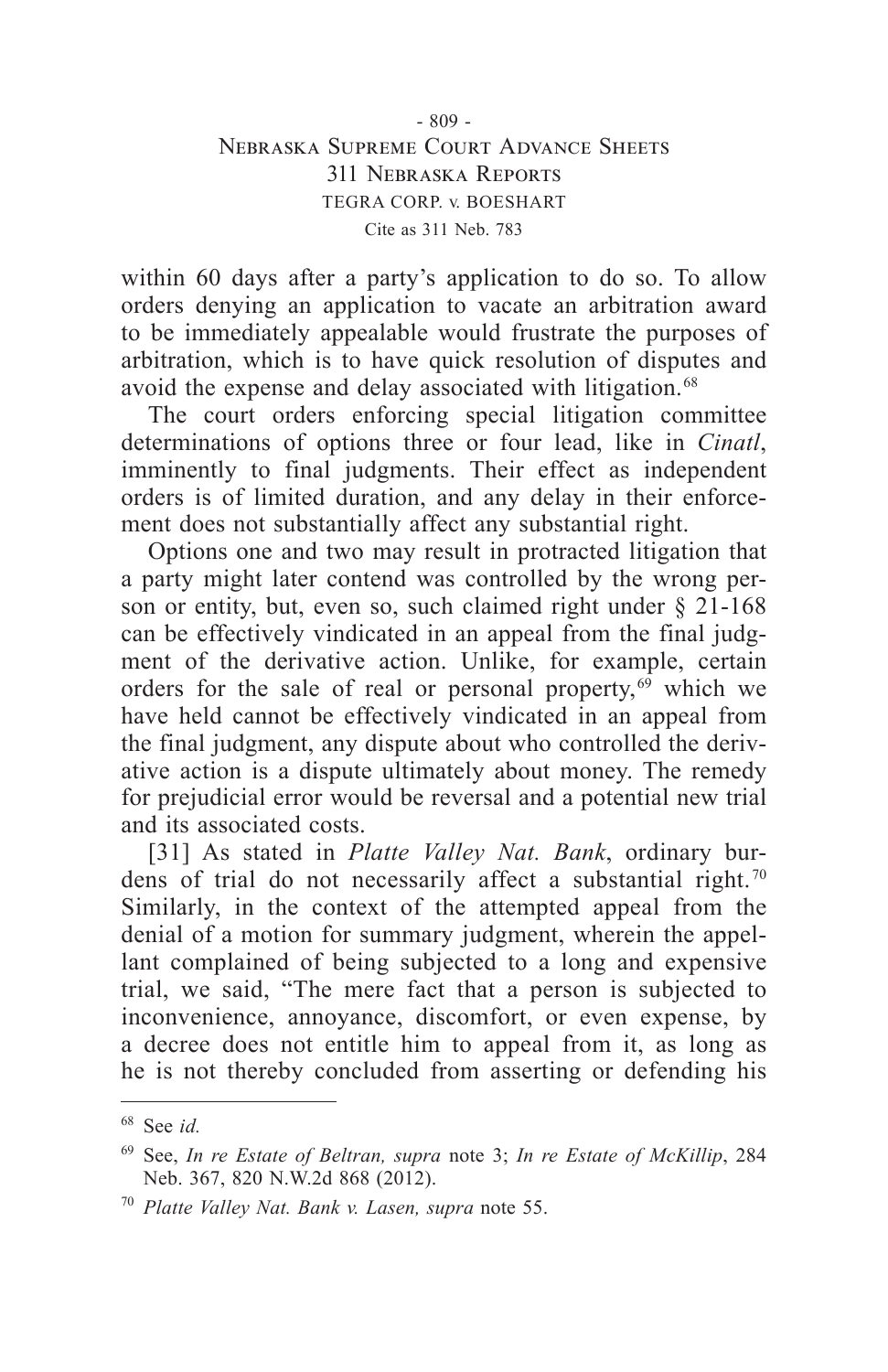### $-810 -$ Nebraska Supreme Court Advance Sheets 311 Nebraska Reports TEGRA CORP. v. BOESHART Cite as 311 Neb. 783

claims of personal or property rights in any proper court." 71 Being subjected to trial does not affect an essential legal right and thus does not affect a substantial right. 72

Moreover, a party who initially suspects the motives or abilities of the person or entity controlling the litigation may ultimately be satisfied with its outcome, making the question of who represented the company moot. And it has been said that a relevant consideration in determining if an order is immediately appealable as a final order is whether it "may be mooted by subsequent developments in the litigation." 73

We recognize that in this case the court neither enforced the determination of the Committee nor allowed the action to proceed under the direction of Tegra, because it was unconvinced the Committee properly chose one of the statutory options. In other words, the order being appealed from did not have the effect of one of the four statutory options discussed above. The court instead ordered mediation and further recommendations by the Committee. Both parties argue in this appeal that their right under § 21-168 to a binary choice between adopting the Committee's recommendation and allowing the action to proceed under the minority member's control was prejudiced and that the court exceeded its authority in ordering mediation. Tegra also asserts the Committee should not be given a second chance to make a proper recommendation. Even considering the unique nature of the order in question, we find it did not affect a substantial right.

[32-34] Mediation means a process in which a mediator facilitates communication and negotiation between parties to assist them in reaching a voluntary agreement regarding their dispute.<sup>74</sup> Any agreement or resolution made in mediation

<sup>71</sup> *Rehn v. Bingaman*, 157 Neb. 467, 472, 59 N.W.2d 614, 617 (1953).

<sup>72</sup> See *id.*

<sup>73</sup> Lenich, *supra* note 39 at 284.

<sup>74</sup> Neb. Rev. Stat. § 25-2931 (Reissue 2016).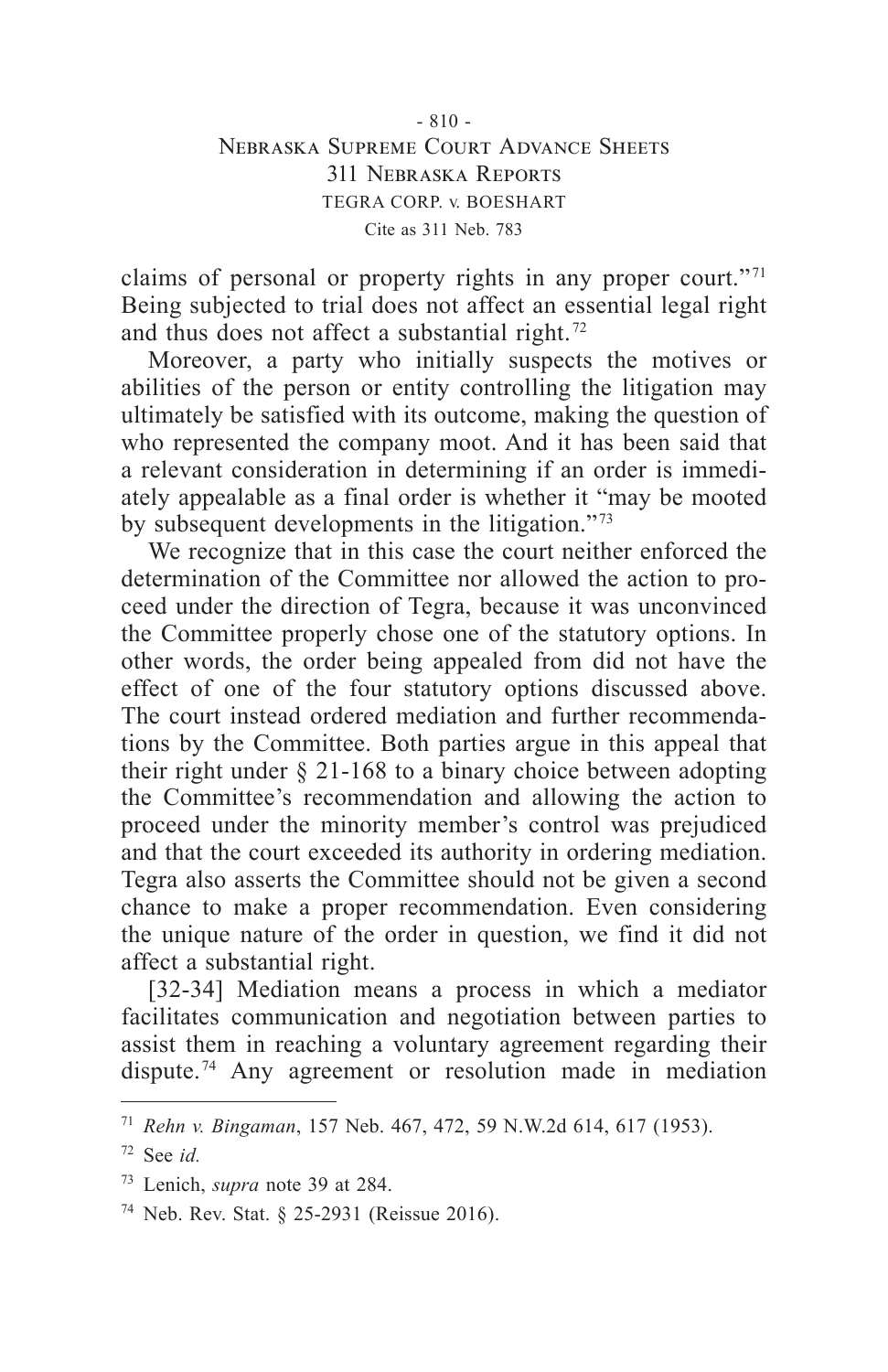### - 811 - Nebraska Supreme Court Advance Sheets 311 Nebraska Reports TEGRA CORP. v. BOESHART Cite as 311 Neb. 783

or another form of alternative dispute resolution shall be voluntarily entered into by the parties.<sup> $75$ </sup> One of the purposes of mediation is to efficiently reduce the volume of matters burdening the court system. 76 While it does not appear we have addressed the finality of mediation orders, in other jurisdictions, court orders directing the parties to participate in mediation and report back to the court are not immediately appealable. 77 We hold that an order to mediate does not affect any substantial right of the parties. It would undermine the efficiencies inherent to mediation to allow interlocutory appeals of such orders, which do not, in any event, diminish the underlying issues of the action. While the parties may consider themselves inconvenienced by an order to mediate, again, the fact that a person is subjected to inconvenience by a court's order does not in and of itself entitle one to appeal. 78

As for the part of the court's order requiring further recommendations by the special litigation committee following the attempts at mediation, such order is inherently of temporary duration and a matter retained by the court for further action. Tegra's arguments about the rights affected by the order can be resolved in an appeal from the final judgment—in the event the dispute is not settled through mediation.

## VI. CONCLUSION

We understand that Tegra filed this appeal out of an abundance of caution and that our final order jurisprudence

<sup>&</sup>lt;sup>75</sup> Neb. Rev. Stat. § 25-2943 (Reissue 2016).

<sup>76</sup> Neb. Rev. Stat. § 25-2902 (Reissue 2016).

<sup>77</sup> See, *Tutu Park, Ltd. v. O'Brien Plumbing Co., Inc.*, 180 F. Supp. 2d 673 (D.V.I. 2002); *Ellis v. Reynolds*, 368 Ark. 572, 247 S.W.3d 845 (2007); *Short Bros. Const. v. Korte & Luitjohan*, 356 Ill. App. 3d 958, 828 N.E.2d 754, 293 Ill. Dec. 444 (2005); *Fair Share Housing v. Cherry Hill*, 242 N.J. Super. 76, 576 A.2d 24 (1990); *Valley Coal v. Intern. Union, UMWA*, 402 Pa. Super. 141, 586 A.2d 436 (1991); *Walsh v. Larsen*, 705 N.W.2d 638 (S.D. 2005).

<sup>78</sup> *Hernandez v. Blankenship*, 257 Neb. 235, 596 N.W.2d 292 (1999).